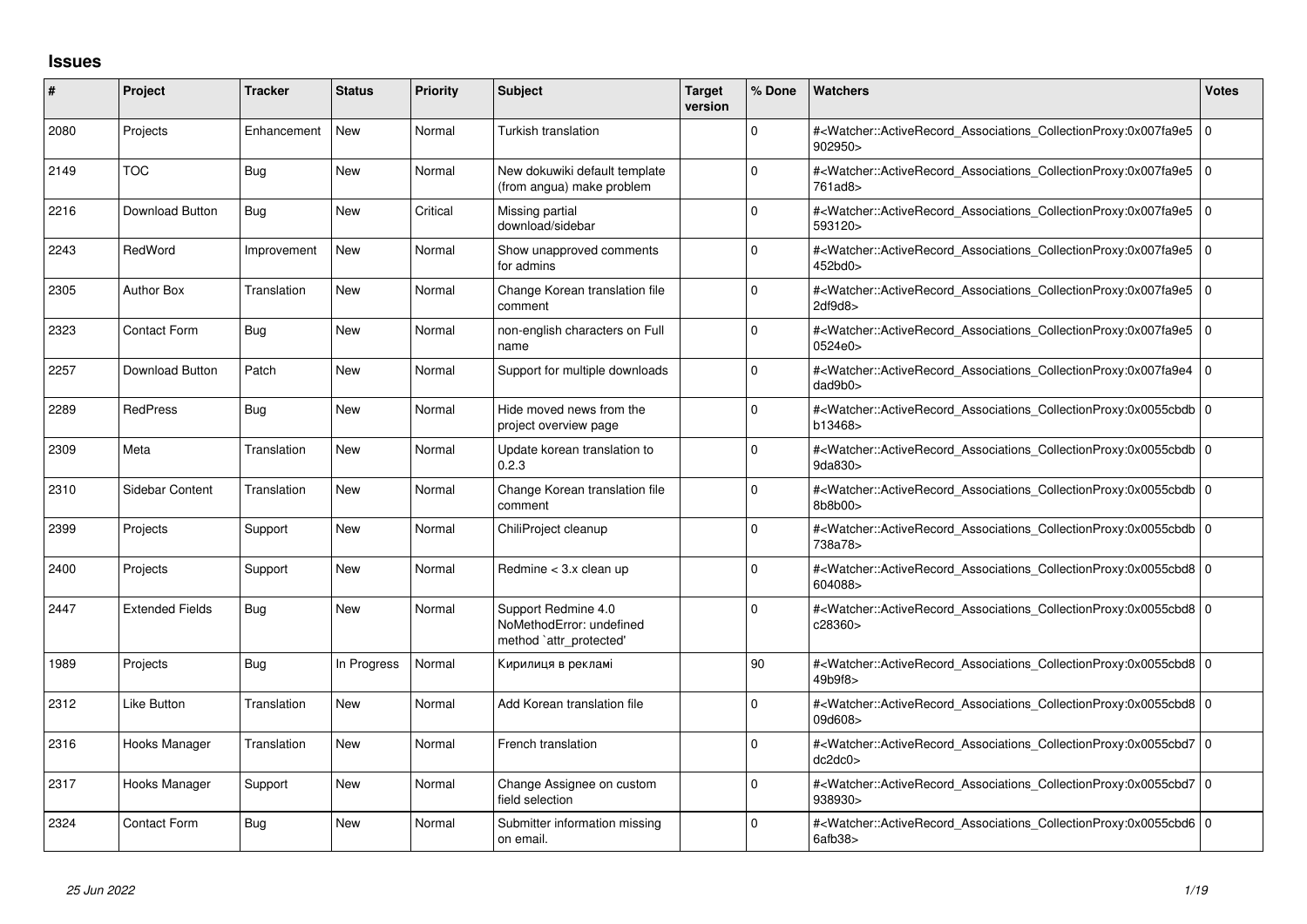| #    | Project                           | <b>Tracker</b> | <b>Status</b> | <b>Priority</b> | Subject                                                                                     | <b>Target</b><br>version | % Done      | <b>Watchers</b>                                                                                                                                           | <b>Votes</b> |
|------|-----------------------------------|----------------|---------------|-----------------|---------------------------------------------------------------------------------------------|--------------------------|-------------|-----------------------------------------------------------------------------------------------------------------------------------------------------------|--------------|
| 2327 | <b>Project Settings</b>           | Bug            | New           | Normal          | visual styles of sections are not<br>applied                                                |                          | 0           | # <watcher::activerecord_associations_collectionproxy:0x007fa9da 0<br=""  ="">3b4cb0&gt;</watcher::activerecord_associations_collectionproxy:0x007fa9da>  |              |
| 1747 | Projects                          | Feature        | Open          | Major           | Some kind of site usage plugin                                                              |                          | $\Omega$    | # <watcher::activerecord_associations_collectionproxy:0x007fa9d8 0<br="">cf2770&gt;</watcher::activerecord_associations_collectionproxy:0x007fa9d8>       |              |
| 1783 | Projects                          | Bug            | Open          | Normal          | Weird logouts                                                                               |                          | 0           | # <watcher::activerecord_associations_collectionproxy:0x007fa9db 0<br=""  ="">739e48&gt;</watcher::activerecord_associations_collectionproxy:0x007fa9db>  |              |
| 2356 | <b>SCM Creator</b><br>(+Github)   | Bug            | <b>New</b>    | Normal          | Repositories not removed from<br>file system                                                |                          | $\mathbf 0$ | # <watcher::activerecord_associations_collectionproxy:0x007fa9d9 0<br="">ead2a8&gt;</watcher::activerecord_associations_collectionproxy:0x007fa9d9>       |              |
| 2377 | WikiNG                            | Support        | <b>New</b>    | Normal          | Custom macros work, but icon<br>macros do not                                               |                          | $\Omega$    | # <watcher::activerecord_associations_collectionproxy:0x007fa9dbf 0<br=""  ="">6dfb0&gt;</watcher::activerecord_associations_collectionproxy:0x007fa9dbf> |              |
| 2389 | <b>SCM Creator</b><br>(+Github)   | Feature        | <b>New</b>    | Normal          | Reporter, non members and<br>anonymous have too much<br>access by default                   |                          | $\Omega$    | # <watcher::activerecord_associations_collectionproxy:0x007fa9d9 0<br=""  ="">ca0028&gt;</watcher::activerecord_associations_collectionproxy:0x007fa9d9>  |              |
| 2416 | Projects                          | Feature        | <b>New</b>    | Normal          | <b>Starred issues</b>                                                                       |                          | $\Omega$    | # <watcher::activerecord_associations_collectionproxy:0x007fa9d9 0<br="">658760&gt;</watcher::activerecord_associations_collectionproxy:0x007fa9d9>       |              |
| 1790 | Projects                          | Feature        | Open          | Normal          | Rotate logs                                                                                 |                          | $\Omega$    | # <watcher::activerecord_associations_collectionproxy:0x007fa9d9<br>638320&gt;</watcher::activerecord_associations_collectionproxy:0x007fa9d9<br>         | l O          |
| 1799 | Projects                          | Bug            | Open          | Normal          | Thumbnail overflows issues on<br>overview page                                              |                          | $\mathbf 0$ | # <watcher::activerecord_associations_collectionproxy:0x007fa9d8 0<br=""  ="">dc6638&gt;</watcher::activerecord_associations_collectionproxy:0x007fa9d8>  |              |
| 2420 | <b>SCM Creator</b><br>(+Github)   | Bug            | New           | Normal          | Creating a Github repository<br>fails                                                       |                          | $\mathbf 0$ | # <watcher::activerecord_associations_collectionproxy:0x007fa9db<br>d11118</watcher::activerecord_associations_collectionproxy:0x007fa9db<br>             | $\mathbf 0$  |
| 2421 | <b>SCM Creator</b><br>$(+Github)$ | Bug            | New           | Normal          | The access to Git is based on<br>projects identifier.                                       |                          | $\Omega$    | # <watcher::activerecord_associations_collectionproxy:0x007fa9db 0<br="">26dd10&gt;</watcher::activerecord_associations_collectionproxy:0x007fa9db>       |              |
| 2422 | Subscription                      | Bug            | New           | Normal          | User is not removed from<br>project_subscribers table when<br>user is deleted from Redmine. |                          | $\Omega$    | # <watcher::activerecord_associations_collectionproxy:0x007fa9da 0<br=""  ="">297af8&gt;</watcher::activerecord_associations_collectionproxy:0x007fa9da>  |              |
| 1891 | Projects                          | Improvement    | Open          | Normal          | Add BASH & Perl CodeRay<br>scanners                                                         |                          | $\Omega$    | # <watcher::activerecord_associations_collectionproxy:0x007fa9da 0<br=""  ="">2ad740&gt;</watcher::activerecord_associations_collectionproxy:0x007fa9da>  |              |
| 1910 | Projects                          | Support        | Open          | Major           | Users verification                                                                          |                          | $\mathbf 0$ | # <watcher::activerecord_associations_collectionproxy:0x007fa9db 0<br=""  ="">7d7580&gt;</watcher::activerecord_associations_collectionproxy:0x007fa9db>  |              |
| 2424 | CD-Index                          | Feature        | New           | Normal          | Option to skip thumbnail(s)                                                                 |                          | $\Omega$    | # <watcher::activerecord_associations_collectionproxy:0x007fa9db<br>0c6d90&gt;</watcher::activerecord_associations_collectionproxy:0x007fa9db<br>         | $\mathbf 0$  |
| 2425 | CD-Index                          | Feature        | New           | Normal          | Content rating data for images<br>and videos                                                |                          | $\Omega$    | # <watcher::activerecord_associations_collectionproxy:0x007fa9db 0<br="">66e068&gt;</watcher::activerecord_associations_collectionproxy:0x007fa9db>       |              |
| 2431 | Projects                          | Improvement    | New           | Normal          | Fix location of known_hosts for<br>www-data                                                 |                          | 0           | # <watcher::activerecord 0<br="" associations="" collectionproxy:0x007fa9d8="">860220&gt;</watcher::activerecord>                                         |              |
| 2442 | Contact Form                      | Feature        | New           | Minor           | Put sender's email into From                                                                |                          | $\mathbf 0$ | # <watcher::activerecord 0<br="" associations="" collectionproxy:0x007fa9da="">2e5b68&gt;</watcher::activerecord>                                         |              |
| 1980 | WikiNG                            | Bug            | Open          | Normal          | Problem running plugin in<br>development mode                                               |                          | $\Omega$    | # <watcher::activerecord_associations_collectionproxy:0x007fa9db<br>91d548&gt;</watcher::activerecord_associations_collectionproxy:0x007fa9db<br>         | $-1$         |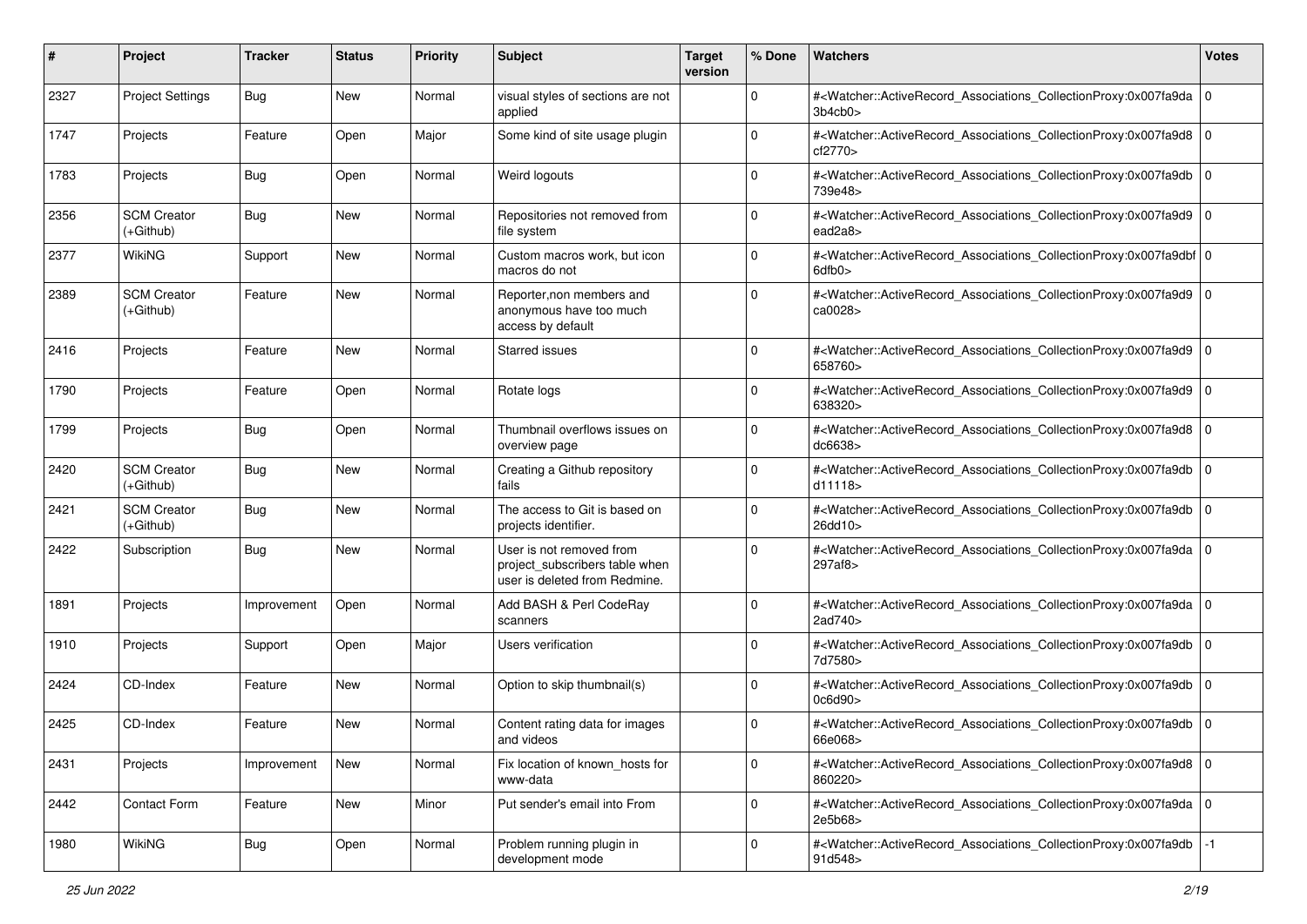| #    | Project                         | <b>Tracker</b> | <b>Status</b> | <b>Priority</b> | <b>Subject</b>                                          | <b>Target</b><br>version | % Done      | <b>Watchers</b>                                                                                                                                           | <b>Votes</b>   |
|------|---------------------------------|----------------|---------------|-----------------|---------------------------------------------------------|--------------------------|-------------|-----------------------------------------------------------------------------------------------------------------------------------------------------------|----------------|
| 2036 | Projects                        | Enhancement    | Open          | Minor           | Global news                                             |                          | $\Omega$    | # <watcher::activerecord associations="" collectionproxy:0x007fa9d9<br="">4db4f0</watcher::activerecord>                                                  | $\mathbf 0$    |
| 2037 | Projects                        | Improvement    | Open          | Minor           | Completeness bars on start<br>page                      |                          | $\Omega$    | # <watcher::activerecord 0<br="" associations="" collectionproxy:0x007fa9da=""  ="">914980&gt;</watcher::activerecord>                                    |                |
| 2108 | Projects                        | <b>Bug</b>     | Open          | Normal          | Weird export "button"                                   |                          | $\Omega$    | # <watcher::activerecord_associations_collectionproxy:0x007fa9d9  <br="">c05438&gt;</watcher::activerecord_associations_collectionproxy:0x007fa9d9>       | $\mathbf 0$    |
| 2446 | <b>SCM Creator</b><br>(+Github) | Patch          | <b>New</b>    | Normal          | Supports redmine 3.4                                    |                          | $\Omega$    | # <watcher::activerecord 0<br="" associations="" collectionproxy:0x007fa9da=""  ="">aae9a8&gt;</watcher::activerecord>                                    |                |
| 936  | Orangutan                       | Improvement    | In Progress   | Normal          | Documentation                                           |                          | 30          | # <watcher::activerecord_associations_collectionproxy:0x007fa9db<br>5a9a08</watcher::activerecord_associations_collectionproxy:0x007fa9db<br>             | $\Omega$       |
| 2321 | <b>RedPress</b>                 | Bug            | Open          | Normal          | Users are still able to register in<br><b>WordPress</b> |                          | $\Omega$    | # <watcher::activerecord_associations_collectionproxy:0x007fa9daf 0<br=""  ="">55768&gt;</watcher::activerecord_associations_collectionproxy:0x007fa9daf> |                |
| 1804 | Projects                        | Feature        | Incomplete    | Insignificant   | Arrows (or similar solution) for<br>project menu        |                          | $\Omega$    | # <watcher::activerecord 0<br="" associations="" collectionproxy:0x007fa9d8=""  ="">d55640&gt;</watcher::activerecord>                                    |                |
| 1716 | Projects                        | Feature        | In Progress   | Normal          | Orangutan video/chat demo                               |                          | 10          | # <watcher::activerecord_associations_collectionproxy:0x007fa9da 0<br=""  ="">358690&gt;</watcher::activerecord_associations_collectionproxy:0x007fa9da>  |                |
| 1996 | <b>Author Box</b>               | Feature        | Incomplete    | Minor           | Project module                                          |                          | $\Omega$    | # <watcher::activerecord associations="" collectionproxy:0x007fa9d9<br="">da83d0</watcher::activerecord>                                                  | $\mathbf 0$    |
| 2106 | Projects                        | Improvement    | Incomplete    | Minor           | Gravatar upload                                         |                          | $\mathbf 0$ | # <watcher::activerecord associations="" collectionproxy:0x007fa9d9=""  <br="">542b50&gt;</watcher::activerecord>                                         | $\mathbf 0$    |
| 2131 | <b>Project Settings</b>         | Feature        | In Progress   | Normal          | Redmine 2 / Rails 3<br>compatibility                    |                          | 80          | # <watcher::activerecord_associations_collectionproxy:0x007fa9da  <br="">df8c08&gt;</watcher::activerecord_associations_collectionproxy:0x007fa9da>       | $\overline{c}$ |
| 2161 | <b>Extended Fields</b>          | Support        | In Progress   | Critical        | Internal error On New Issues<br>tab                     |                          | $\Omega$    | # <watcher::activerecord 0<br="" associations="" collectionproxy:0x007fa9d9f=""  ="">60ec0</watcher::activerecord>                                        |                |
| 1868 | Projects                        | Feature        | Reopened      | Minor           | Author in Google search results                         |                          | 80          | # <watcher::activerecord associations="" collectionproxy:0x007fa9db=""  <br="">4e37c0&gt;</watcher::activerecord>                                         | $\mathbf 0$    |
| 2273 | Hooks Manager                   | Support        | In Progress   | Normal          | Hook is invalid                                         |                          | $\Omega$    | # <watcher::activerecord_associations_collectionproxy:0x007fa9db<br>388240&gt;</watcher::activerecord_associations_collectionproxy:0x007fa9db<br>         | $\Omega$       |
| 2285 | WordMine                        | Support        | In Progress   | Normal          | Can't get this to work                                  |                          | $\Omega$    | # <watcher::activerecord 0<br="" associations="" collectionproxy:0x007fa9da=""  ="">6fbbf8&gt;</watcher::activerecord>                                    |                |
| 2298 | RedWord                         | Support        | In Progress   | Normal          | Theme review by WordPress<br>reviewers                  |                          | 10          | # <watcher::activerecord_associations_collectionproxy:0x007fa9d7<br>e59560&gt;</watcher::activerecord_associations_collectionproxy:0x007fa9d7<br>         | $\mathbf 0$    |
| 1725 | Red-Andy                        | Feature        | Deferred      | Normal          | Stick footer to the bottom of a<br>page                 |                          | 50          | # <watcher::activerecord associations="" collectionproxy:0x007fa9db<br="">6fa8b0</watcher::activerecord>                                                  |                |
| 1828 | <b>Contact Form</b>             | Support        | Deferred      | Normal          | Incorrect from/reply to address<br>used in sent email   |                          | 40          | # <watcher::activerecord associations="" collectionproxy:0x007fa9db<br="">20a800&gt;</watcher::activerecord>                                              | 0              |
| 1878 | <b>SCM Creator</b><br>(+Github) | Support        | Deferred      | Normal          | Don't create bare GIt repository                        |                          | $\Omega$    | # <watcher::activerecord_associations_collectionproxy:0x007fa9da 0<br=""  ="">b460a0&gt;</watcher::activerecord_associations_collectionproxy:0x007fa9da>  |                |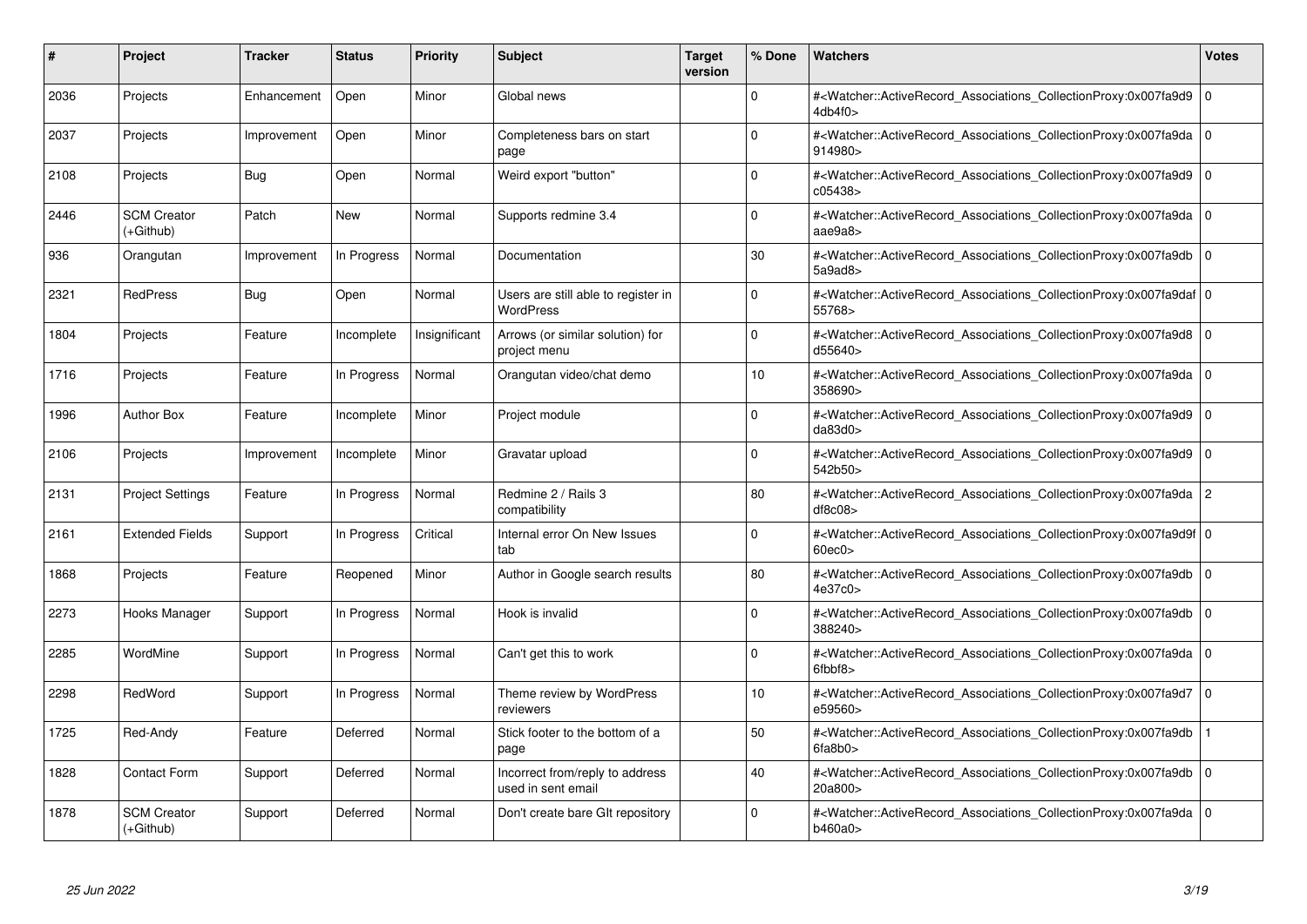| #        | <b>Project</b>                  | <b>Tracker</b> | <b>Status</b>         | <b>Priority</b> | <b>Subject</b>                                                                      | <b>Target</b><br>version | % Done   | Watchers                                                                                                                                                                | <b>Votes</b>   |
|----------|---------------------------------|----------------|-----------------------|-----------------|-------------------------------------------------------------------------------------|--------------------------|----------|-------------------------------------------------------------------------------------------------------------------------------------------------------------------------|----------------|
| 1931     | WikiNG                          | Bug            | Deferred              | Normal          | it seems conflict with the<br>redmine ckeditor                                      |                          | $\Omega$ | # <watcher::activerecord_associations_collectionproxy:0x007fa9da<br>d166a0&gt;</watcher::activerecord_associations_collectionproxy:0x007fa9da<br>                       |                |
| 1943     | <b>Author Box</b>               | Feature        | Deferred              | Normal          | Author box layout change plan                                                       |                          | $\Omega$ | # <watcher::activerecord associations="" collectionproxy:0x007fa9d9<br="">cd97b0</watcher::activerecord>                                                                | $\Omega$       |
| 1985     | <b>Project Alias</b>            | Patch          | Deferred              | Normal          | Redmine.pm for Git supporting<br>project-aliases                                    |                          | $\Omega$ | # <watcher::activerecord 0<br="" associations="" collectionproxy:0x007fa9db=""  ="">c35578&gt;</watcher::activerecord>                                                  |                |
| 2151     | Red-Andy                        | Bug            | Deferred              | Normal          | Conflict with sidebar hide plugin                                                   |                          | 30       | # <watcher::activerecord_associations_collectionproxy:0x007fa9da 0<br=""  ="">a79f00&gt;</watcher::activerecord_associations_collectionproxy:0x007fa9da>                |                |
| 2221     | <b>Extended Fields</b>          | Support        | Deferred              | Minor           | Need a fix for list.html.erb                                                        |                          | $\Omega$ | # <watcher::activerecord associations="" collectionproxy:0x007fa9d8<br="">38d798&gt;</watcher::activerecord>                                                            | $\Omega$       |
| ISSUE-1  | <b>ISSUE-id</b>                 | Support        | Deferred              | Minor           | Need a function to display issue<br>id                                              |                          | $\Omega$ | # <watcher::activerecord_associations_collectionproxy:0x007fa9db 0<br=""  ="">368d50&gt;</watcher::activerecord_associations_collectionproxy:0x007fa9db>                |                |
| 2278     | <b>SCM Creator</b><br>(+Github) | Patch          | Deferred              | Normal          | Disable "Save repository" button<br>on new repositories                             |                          | $\Omega$ | # <watcher::activerecord_associations_collectionproxy:0x007fa9d8<br>e68168&gt;</watcher::activerecord_associations_collectionproxy:0x007fa9d8<br>                       | $\mathbf 0$    |
| 2322     | WikiNG                          | Bug            | Deferred              | Normal          | Viewing user pages does not<br>work after rename                                    |                          | $\Omega$ | # <watcher::activerecord_associations_collectionproxy:0x007fa9d8 0<br=""  ="">d95128&gt;</watcher::activerecord_associations_collectionproxy:0x007fa9d8>                |                |
| ISSUE-12 | <b>ISSUE-id</b>                 | Bug            | Deferred              | Major           | No route matches error for<br>journals#new                                          |                          | 50       | # <watcher::activerecord_associations_collectionproxy:0x007fa9da 0<br=""  ="">dcc2e8</watcher::activerecord_associations_collectionproxy:0x007fa9da>                    |                |
| 2024     | OpenID Fix                      | Patch          | Under<br>Verification | Normal          | Associate existing accounts by<br>email                                             |                          | $\Omega$ | # <watcher::activerecord associations="" collectionproxy:0x007fa9d9<br="">dd3788&gt;</watcher::activerecord>                                                            | $\mathbf 0$    |
| 2329     | WikiNG                          | <b>Bug</b>     | Under<br>Verification | Major           | Mentions visibility                                                                 |                          | 50       | # <watcher::activerecord_associations_collectionproxy:0x007fa9d9f 0<br=""  ="">2d1d8</watcher::activerecord_associations_collectionproxy:0x007fa9d9f>                   |                |
| 20       | Orangutan::Redmin               | Feature        | Open                  | Minor           | Let user specify what he did<br>during a break                                      |                          | $\Omega$ | # <watcher::activerecord 0<br="" associations="" collectionproxy:0x007fa9db=""  ="">4a0038&gt;</watcher::activerecord>                                                  |                |
| 124      | Orangutan::Redmin<br>e          | Feature        | Open                  | Minor           | Let users specify what they did<br>during a break by answering on<br>break question |                          | $\Omega$ | # <watcher::activerecord_associations_collectionproxy:0x007fa9db<br><math>c17</math>bb<math>8</math></watcher::activerecord_associations_collectionproxy:0x007fa9db<br> | 3              |
| 189      | Orangutan::Redmin<br>e          | Improvement    | Open                  | Minor           | Avoid taking text as a comment<br>for the task                                      |                          | $\Omega$ | # <watcher::activerecord associations="" collectionproxy:0x007fa9d9<br="">c708a0&gt;</watcher::activerecord>                                                            |                |
| 230      | Orangutan::Redmin<br>e          | Feature        | Open                  | Minor           | Starting task/time entry and new<br>issue at the same time                          |                          | $\Omega$ | # <watcher::activerecord associations="" collectionproxy:0x007fa9db<br="">68c270&gt;</watcher::activerecord>                                                            | 3              |
| 558      | Orangutan                       | Feature        | Open                  | Minor           | Jokes context                                                                       |                          | $\Omega$ | # <watcher::activerecord associations="" collectionproxy:0x007fa9da<br="">ae6240&gt;</watcher::activerecord>                                                            | $\overline{c}$ |
| 605      | Orangutan                       | Feature        | Open                  | Minor           | <b>SVN monkey</b>                                                                   |                          | $\Omega$ | # <watcher::activerecord_associations_collectionproxy:0x007fa9db<br>9f5178&gt;</watcher::activerecord_associations_collectionproxy:0x007fa9db<br>                       |                |
| 863      | Orangutan                       | Feature        | Open                  | Minor           | Personal TODO list                                                                  |                          | $\Omega$ | # <watcher::activerecord 0<br="" associations="" collectionproxy:0x007fa9d9=""  ="">600830&gt;</watcher::activerecord>                                                  |                |
| 892      | Orangutan                       | Feature        | Open                  | Minor           | Tip of the day / Did you know<br>that?                                              |                          | $\Omega$ | # <watcher::activerecord_associations_collectionproxy:0x007fa9da<br>406510&gt;</watcher::activerecord_associations_collectionproxy:0x007fa9da<br>                       | $\mathbf 0$    |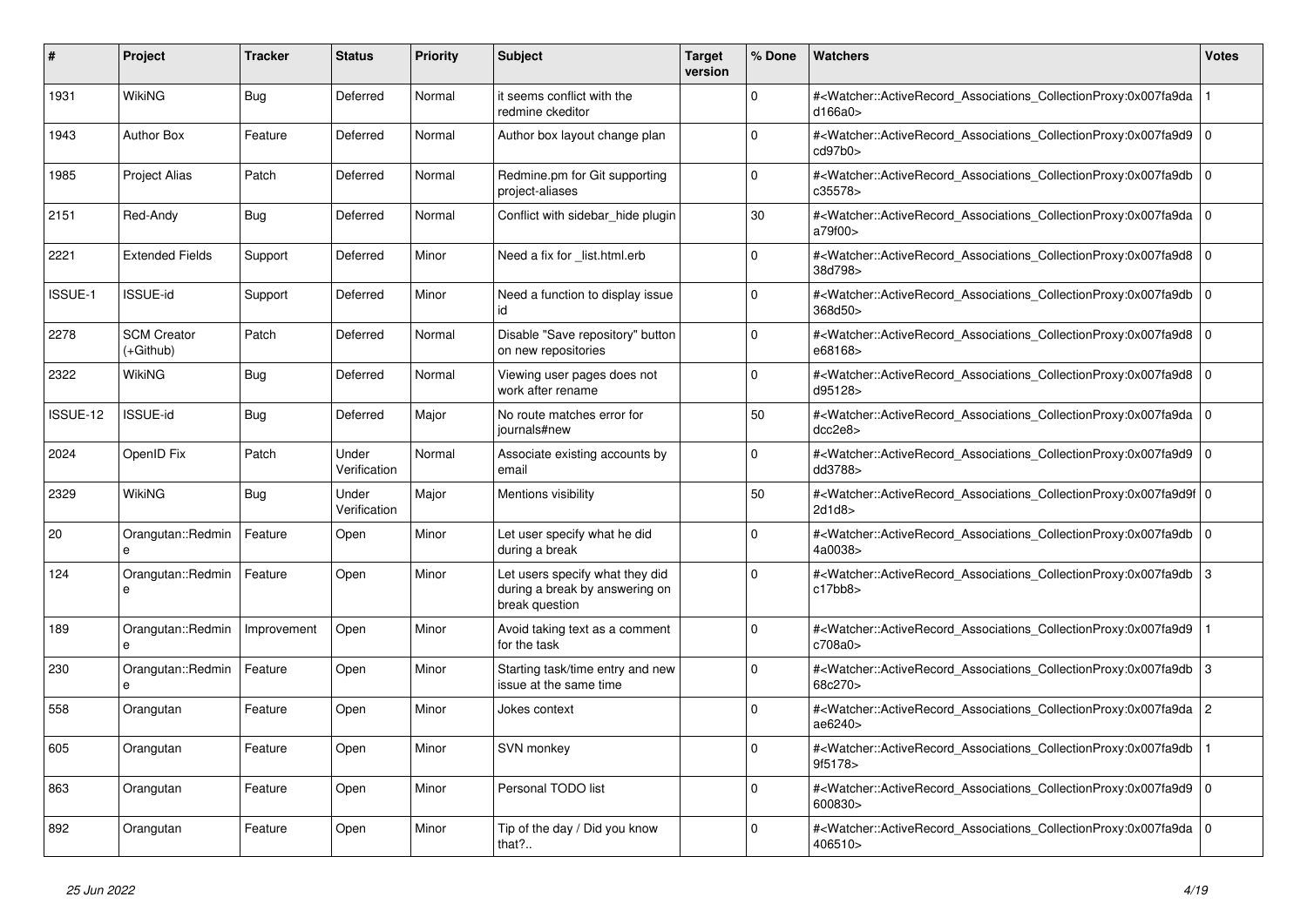| #    | <b>Project</b>                | <b>Tracker</b> | <b>Status</b> | <b>Priority</b> | <b>Subject</b>                                                      | <b>Target</b><br>version | % Done      | <b>Watchers</b>                                                                                                                                              | Votes          |
|------|-------------------------------|----------------|---------------|-----------------|---------------------------------------------------------------------|--------------------------|-------------|--------------------------------------------------------------------------------------------------------------------------------------------------------------|----------------|
| 935  | Orangutan                     | Feature        | Open          | Minor           | Invalid keyboard layout<br>translator                               |                          | $\Omega$    | # <watcher::activerecord_associations_collectionproxy:0x007fa9db<br>4ac4a0&gt;</watcher::activerecord_associations_collectionproxy:0x007fa9db<br>            | l 0            |
| 941  | Orangutan                     | Feature        | Open          | Minor           | Support Google calendar                                             |                          | $\Omega$    | # <watcher::activerecord_associations_collectionproxy:0x007fa9d8<br>713660&gt;</watcher::activerecord_associations_collectionproxy:0x007fa9d8<br>            | $\overline{0}$ |
| 984  | Orangutan                     | Feature        | Open          | Minor           | Survey context                                                      |                          | $\Omega$    | # <watcher::activerecord 0<br="" associations="" collectionproxy:0x007fa9d8=""  ="">6ea4b8</watcher::activerecord>                                           |                |
| 1038 | Orangutan::Redmin<br>$\theta$ | Improvement    | Open          | Minor           | More flexible syntax for adding<br>past tasks/entries               |                          | $\Omega$    | # <watcher::activerecord_associations_collectionproxy:0x007fa9d8<br>dbd678</watcher::activerecord_associations_collectionproxy:0x007fa9d8<br>                | l 0            |
| 1107 | Orangutan::Redmin<br>e        | Improvement    | Open          | Minor           | Change default<br>project/issue/activity if no task is<br>available |                          | $\Omega$    | # <watcher::activerecord_associations_collectionproxy:0x007fa9d9f 0<br=""  ="">8f338&gt;</watcher::activerecord_associations_collectionproxy:0x007fa9d9f>    |                |
| 1159 | Orangutan::Redmin<br>e        | Improvement    | Open          | Minor           | Support using numbers for<br>project list                           |                          | $\mathbf 0$ | # <watcher::activerecord_associations_collectionproxy:0x007fa9da 0<br=""  ="">b37898&gt;</watcher::activerecord_associations_collectionproxy:0x007fa9da>     |                |
| 1298 | Orangutan                     | Improvement    | Open          | Normal          | Context help for some<br>Orangutan messages                         |                          | $\Omega$    | # <watcher::activerecord_associations_collectionproxy:0x007fa9d9<br>cbdfb0<sub>&gt;</sub></watcher::activerecord_associations_collectionproxy:0x007fa9d9<br> | $\overline{0}$ |
| 1465 | Orangutan                     | Enhancement    | Open          | Minor           | Pagination                                                          |                          | $\Omega$    | # <watcher::activerecord_associations_collectionproxy:0x007fa9db<br>02d730&gt;</watcher::activerecord_associations_collectionproxy:0x007fa9db<br>            | 0 I            |
| 1464 | Orangutan                     | Feature        | Open          | Minor           | Ability to see Orangutan logs for<br>a user                         |                          | $\mathbf 0$ | # <watcher::activerecord associations="" collectionproxy:0x007fa9da<br="">2fa388&gt;</watcher::activerecord>                                                 |                |
| 1466 | Orangutan::Redmin<br>e        | Improvement    | Open          | Normal          | Hyperlinks in notifications                                         |                          | $\Omega$    | # <watcher::activerecord_associations_collectionproxy:0x007fa9da<br>2da510&gt;</watcher::activerecord_associations_collectionproxy:0x007fa9da<br>            | $\overline{0}$ |
| 1577 | Orangutan                     | Feature        | Open          | Minor           | Roster suggestions                                                  |                          | $\Omega$    | # <watcher::activerecord 0<br="" associations="" collectionproxy:0x007fa9d9f=""  ="">33560&gt;</watcher::activerecord>                                       |                |
| 1603 | Orangutan                     | Feature        | Open          | Minor           | MegaHAL                                                             |                          | $\Omega$    | # <watcher::activerecord_associations_collectionproxy:0x007fa9db<br>a118a0&gt;</watcher::activerecord_associations_collectionproxy:0x007fa9db<br>            |                |
| 1614 | Orangutan                     | Feature        | Open          | Minor           | <b>AIML</b>                                                         |                          | $\Omega$    | # <watcher::activerecord_associations_collectionproxy:0x007fa9db<br>4e4850&gt;</watcher::activerecord_associations_collectionproxy:0x007fa9db<br>            | ۱o             |
| 1619 | Orangutan                     | Feature        | Open          | Minor           | Avatar                                                              |                          | $\Omega$    | # <watcher::activerecord_associations_collectionproxy:0x007fa9da 2<br="">eea030&gt;</watcher::activerecord_associations_collectionproxy:0x007fa9da>          |                |
| 1624 | Orangutan                     | Enhancement    | Open          | Normal          | ChiliProject support                                                |                          | $\mathbf 0$ | # <watcher::activerecord associations="" collectionproxy:0x007fa9da<br="">81fa70&gt;</watcher::activerecord>                                                 | l O            |
| 1638 | Orangutan                     | Feature        | Open          | Major           | Orangutan bug reporting                                             |                          | $\Omega$    | # <watcher::activerecord_associations_collectionproxy:0x007fa9da<br>674ab8</watcher::activerecord_associations_collectionproxy:0x007fa9da<br>                | 0 I            |
| 1680 | Orangutan::Redmin<br>e        | Bug            | Open          | Normal          | Cancelling Comment context                                          |                          | $\Omega$    | # <watcher::activerecord associations="" collectionproxy:0x007fa9d8<br="">c8ab20&gt;</watcher::activerecord>                                                 | ۱o             |
| 1687 | Meta                          | Feature        | Open          | Normal          | Global Meta tags, Meta tags per<br>project and per page             |                          | $\mathbf 0$ | # <watcher::activerecord_associations_collectionproxy:0x007fa9d8<br>b6ca68</watcher::activerecord_associations_collectionproxy:0x007fa9d8<br>                | 0              |
| 1720 | CD-Index                      | Feature        | Open          | Minor           | Man page for cdindex                                                |                          | $\Omega$    | # <watcher::activerecord_associations_collectionproxy:0x007fa9d8<br>245908&gt;</watcher::activerecord_associations_collectionproxy:0x007fa9d8<br>            | 0 I            |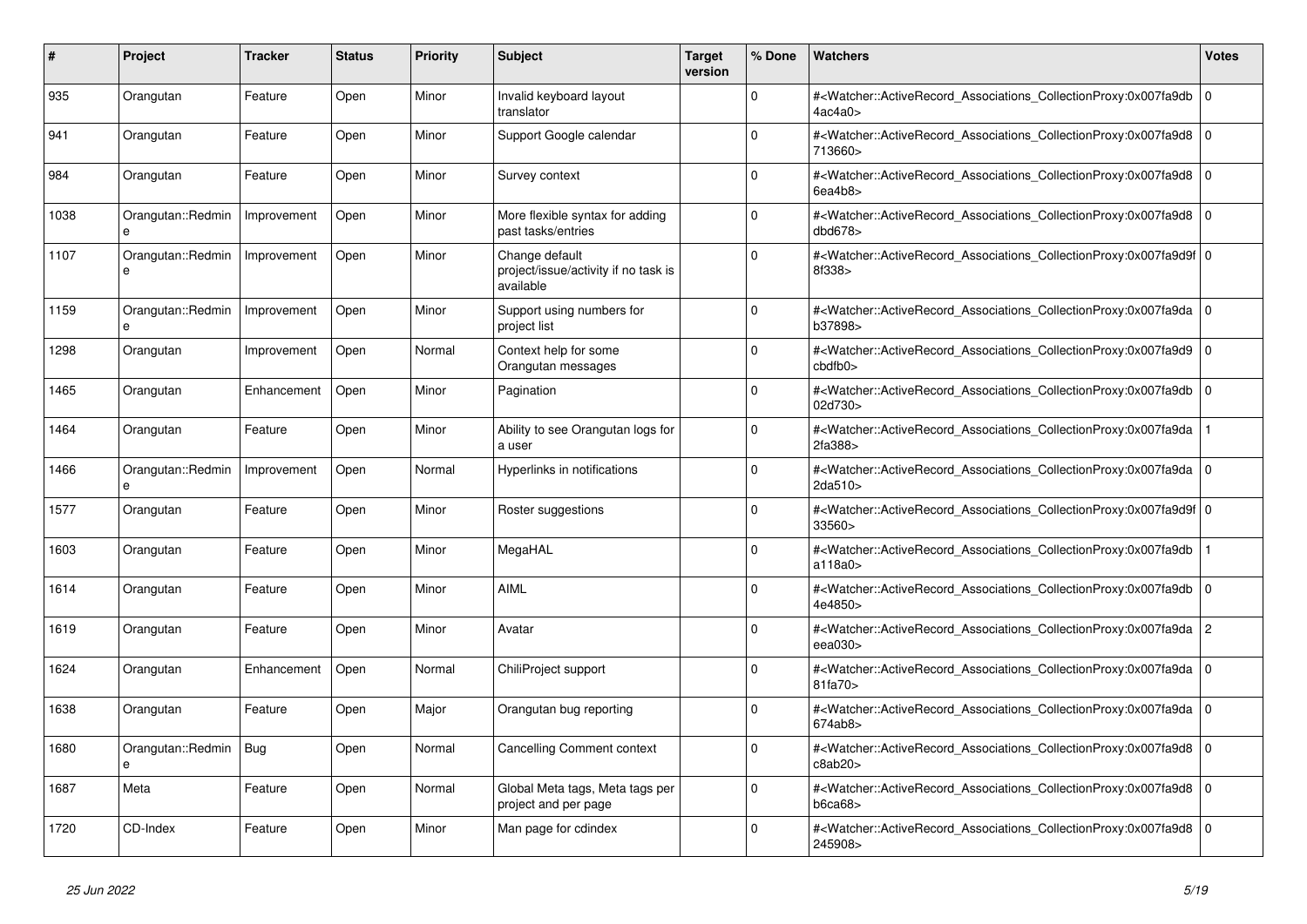| #    | Project                         | <b>Tracker</b> | <b>Status</b> | <b>Priority</b> | <b>Subject</b>                                          | <b>Target</b><br>version | % Done   | <b>Watchers</b>                                                                                                                                           | <b>Votes</b> |
|------|---------------------------------|----------------|---------------|-----------------|---------------------------------------------------------|--------------------------|----------|-----------------------------------------------------------------------------------------------------------------------------------------------------------|--------------|
| 1721 | CD-Index                        | Feature        | Open          | Minor           | Man page for cdfind                                     |                          | $\Omega$ | # <watcher::activerecord associations="" collectionproxy:0x007fa9d9<br="">929f98&gt;</watcher::activerecord>                                              | $\mathbf 0$  |
| 1722 | CD-Index                        | Feature        | Open          | Major           | Separate common code into<br>library                    |                          | $\Omega$ | # <watcher::activerecord 0<br="" associations="" collectionproxy:0x007fa9da=""  ="">51ae88&gt;</watcher::activerecord>                                    |              |
| 1723 | CD-Index                        | Feature        | Open          | Normal          | PHP module                                              |                          | $\Omega$ | # <watcher::activerecord_associations_collectionproxy:0x007fa9db<br>7f5698&gt;</watcher::activerecord_associations_collectionproxy:0x007fa9db<br>         | $\Omega$     |
| 1733 | CD-Index                        | Feature        | Open          | Normal          | Put more info about the media<br>into header            |                          | $\Omega$ | # <watcher::activerecord_associations_collectionproxy:0x007fa9db 0<br="">ae3508&gt;</watcher::activerecord_associations_collectionproxy:0x007fa9db>       |              |
| 1736 | CD-Index                        | Feature        | Open          | Normal          | Command-line options and<br>environmental variables     |                          | $\Omega$ | # <watcher::activerecord_associations_collectionproxy:0x007fa9db<br>b29b98&gt;</watcher::activerecord_associations_collectionproxy:0x007fa9db<br>         | $\mathbf 0$  |
| 1739 | CD-Index                        | Feature        | Open          | Normal          | Debian package                                          |                          | $\Omega$ | # <watcher::activerecord_associations_collectionproxy:0x007fa9da<br>9d9fc8</watcher::activerecord_associations_collectionproxy:0x007fa9da<br>             |              |
| 1763 | <b>SCM Creator</b><br>(+Github) | Bug            | Open          | Normal          | "Create repository" button<br>hiding is too restrictive |                          | $\Omega$ | # <watcher::activerecord associations="" collectionproxy:0x007fa9d9<br="">5c9bf0</watcher::activerecord>                                                  | $\mathbf 0$  |
| 1784 | Hooks Manager                   | Feature        | Open          | Normal          | Support per-project Ads                                 |                          | $\Omega$ | # <watcher::activerecord_associations_collectionproxy:0x007fa9da 0<br=""  ="">00e138&gt;</watcher::activerecord_associations_collectionproxy:0x007fa9da>  |              |
| 1796 | Projects                        | Feature        | Open          | Normal          | <b>Translations helper</b>                              |                          | $\Omega$ | # <watcher::activerecord 0<br="" associations="" collectionproxy:0x007fa9d9f="">f4698&gt;</watcher::activerecord>                                         |              |
| 1829 | Projects                        | Feature        | Open          | Normal          | A project generator from<br>templates                   |                          | $\Omega$ | # <watcher::activerecord 0<br="" associations="" collectionproxy:0x007fa9da=""  ="">6e0f60</watcher::activerecord>                                        |              |
| 1837 | Projects                        | Feature        | Open          | Insignificant   | Andriy is now working on                                |                          | $\Omega$ | # <watcher::activerecord_associations_collectionproxy:0x007fa9da 0<br=""  ="">d1af98</watcher::activerecord_associations_collectionproxy:0x007fa9da>      |              |
| 1853 | Projects                        | Support        | Open          | Normal          | Customizer                                              |                          | $\Omega$ | # <watcher::activerecord associations="" collectionproxy:0x007fa9db=""  <br="">a57468&gt;</watcher::activerecord>                                         | $\mathbf 0$  |
| 1858 | <b>SCM Creator</b><br>(+Github) | Feature        | Open          | Normal          | New Wiki/Textile macro                                  |                          | $\Omega$ | # <watcher::activerecord associations="" collectionproxy:0x007fa9db<br="">7081b8&gt;</watcher::activerecord>                                              | $\mathbf 0$  |
| 1881 | <b>Extended Fields</b>          | Feature        | Open          | Insignificant   | Support wiki toolbar for "Default<br>value"             |                          | $\Omega$ | # <watcher::activerecord_associations_collectionproxy:0x007fa9dbf 0<br=""  ="">58408&gt;</watcher::activerecord_associations_collectionproxy:0x007fa9dbf> |              |
| 1888 | Orangutan::Redmin<br>e          | Feature        | Open          | Normal          | Reuse past tasks                                        |                          | $\Omega$ | # <watcher::activerecord 0<br="" associations="" collectionproxy:0x007fa9db=""  ="">58c078&gt;</watcher::activerecord>                                    |              |
| 1893 | Orangutan                       | Enhancement    | Open          | Minor           | Twitter monkey                                          |                          | $\Omega$ | # <watcher::activerecord_associations_collectionproxy:0x007fa9db  <br="">5c1980&gt;</watcher::activerecord_associations_collectionproxy:0x007fa9db>       | $\mathbf 0$  |
| 1905 | Orangutan                       | Feature        | Open          | Normal          | <b>SCM</b> monkey                                       |                          | $\Omega$ | # <watcher::activerecord_associations_collectionproxy:0x007fa9da 0<br=""  ="">e2dcc8&gt;</watcher::activerecord_associations_collectionproxy:0x007fa9da>  |              |
| 1921 | Orangutan                       | Enhancement    | Open          | Minor           | <b>RSS monkey</b>                                       |                          | $\Omega$ | # <watcher::activerecord associations="" collectionproxy:0x007fa9db=""  <br="">14dc28&gt;</watcher::activerecord>                                         | $\mathbf 0$  |
| 1947 | <b>Extended Fields</b>          | Feature        | Open          | Normal          | Visible for admins only                                 |                          | $\Omega$ | # <watcher::activerecord_associations_collectionproxy:0x007fa9da 0<br=""  ="">c1a0d0</watcher::activerecord_associations_collectionproxy:0x007fa9da>      |              |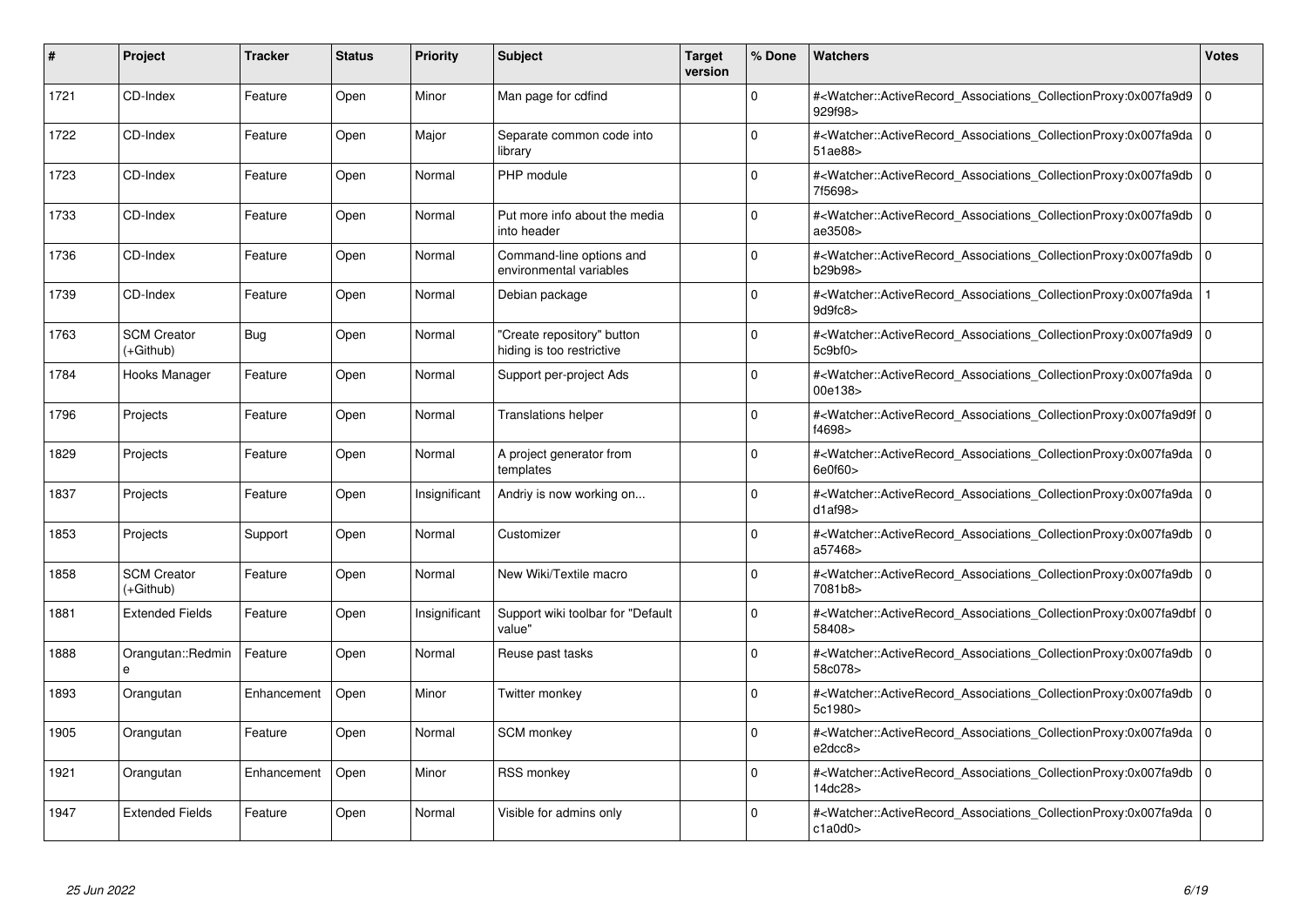| #    | Project                           | <b>Tracker</b> | <b>Status</b> | <b>Priority</b> | <b>Subject</b>                                                                           | <b>Target</b><br>version | % Done      | Watchers                                                                                                                                                 | <b>Votes</b> |
|------|-----------------------------------|----------------|---------------|-----------------|------------------------------------------------------------------------------------------|--------------------------|-------------|----------------------------------------------------------------------------------------------------------------------------------------------------------|--------------|
| 1948 | Projects                          | Feature        | Open          | Minor           | Testimonials / Used by                                                                   |                          | $\Omega$    | # <watcher::activerecord_associations_collectionproxy:0x007fa9db<br>a9fe70&gt;</watcher::activerecord_associations_collectionproxy:0x007fa9db<br>        | l 0          |
| 1963 | Projects                          | Feature        | Open          | Minor           | Issues/messages count                                                                    |                          | $\Omega$    | # <watcher::activerecord_associations_collectionproxy:0x007fa9d8<br>81a270&gt;</watcher::activerecord_associations_collectionproxy:0x007fa9d8<br>        | l O          |
| 1969 | Projects                          | Improvement    | Open          | Normal          | Vote plugin                                                                              |                          | $\Omega$    | # <watcher::activerecord_associations_collectionproxy:0x007fa9d8 0<br=""  ="">be43d8</watcher::activerecord_associations_collectionproxy:0x007fa9d8>     |              |
| 1970 | <b>Contact Form</b>               | Feature        | Open          | Minor           | Contact link                                                                             |                          | $\Omega$    | # <watcher::activerecord_associations_collectionproxy:0x007fa9db<br>a8d438</watcher::activerecord_associations_collectionproxy:0x007fa9db<br>            | l O          |
| 1977 | <b>WikiNG</b>                     | Feature        | Open          | Normal          | Conditional macro for users &<br>groups                                                  |                          | $\mathbf 0$ | # <watcher::activerecord_associations_collectionproxy:0x007fa9db<br>6558d8&gt;</watcher::activerecord_associations_collectionproxy:0x007fa9db<br>        | 2            |
| 1981 | Subscription                      | Feature        | Open          | Normal          | Site-wide notifications                                                                  |                          | $\Omega$    | # <watcher::activerecord_associations_collectionproxy:0x007fa9db<br>064fc8&gt;</watcher::activerecord_associations_collectionproxy:0x007fa9db<br>        |              |
| 1982 | Role Shift                        | Feature        | Open          | Major           | Redmine.pm patch wanted                                                                  |                          | 0           | # <watcher::activerecord_associations_collectionproxy:0x007fa9db 0<br=""  ="">ad1ab0&gt;</watcher::activerecord_associations_collectionproxy:0x007fa9db> |              |
| 1983 | <b>Role Shift</b>                 | Feature        | Open          | Major           | Default shifts                                                                           |                          | $\mathbf 0$ | # <watcher::activerecord_associations_collectionproxy:0x007fa9da<br>5a3c38&gt;</watcher::activerecord_associations_collectionproxy:0x007fa9da<br>        | ۱o           |
| 1993 | Advertising                       | Feature        | Open          | Normal          | Which types of user                                                                      |                          | $\Omega$    | # <watcher::activerecord_associations_collectionproxy:0x007fa9da 0<br=""  ="">c0c728&gt;</watcher::activerecord_associations_collectionproxy:0x007fa9da> |              |
| 1995 | <b>Extended Fields</b>            | Feature        | Open          | Normal          | Checklist                                                                                |                          | $\Omega$    | # <watcher::activerecord_associations_collectionproxy:0x007fa9d9 0<br=""  ="">e22a40&gt;</watcher::activerecord_associations_collectionproxy:0x007fa9d9> |              |
| 1997 | Download Button                   | Feature        | Open          | Minor           | Project module                                                                           |                          | $\Omega$    | # <watcher::activerecord_associations_collectionproxy:0x007fa9daf 0<br="">44c10&gt;</watcher::activerecord_associations_collectionproxy:0x007fa9daf>     |              |
| 2018 | <b>Extended Fields</b>            | Feature        | Open          | Normal          | database query cutsom field<br>type                                                      |                          | 0           | # <watcher::activerecord_associations_collectionproxy:0x007fa9da<br>7afd10&gt;</watcher::activerecord_associations_collectionproxy:0x007fa9da<br>        |              |
| 2019 | <b>Extended Fields</b>            | Feature        | Open          | Normal          | Custom field type web service                                                            |                          | $\Omega$    | # <watcher::activerecord_associations_collectionproxy:0x007fa9da 0<br=""  ="">cd72e8&gt;</watcher::activerecord_associations_collectionproxy:0x007fa9da> |              |
| 2026 | <b>Extended Fields</b>            | Feature        | Open          | Normal          | Sizing defaults for custom fields                                                        |                          | 0           | # <watcher::activerecord_associations_collectionproxy:0x007fa9da 0<br=""  ="">c67ba0&gt;</watcher::activerecord_associations_collectionproxy:0x007fa9da> |              |
| 2031 | Projects                          | Improvement    | Open          | Minor           | News sidebar                                                                             |                          | 0           | # <watcher::activerecord_associations_collectionproxy:0x007fa9db<br>c4cbb0&gt;</watcher::activerecord_associations_collectionproxy:0x007fa9db<br>        | l 0          |
| 2032 | Projects                          | Improvement    | Open          | Minor           | Quick way to submit Orangutan<br>omission                                                |                          | $\Omega$    | # <watcher::activerecord_associations_collectionproxy:0x007fa9da 0<br=""  ="">475960&gt;</watcher::activerecord_associations_collectionproxy:0x007fa9da> |              |
| 2053 | <b>SCM Creator</b><br>(+Github)   | Feature        | Open          | Normal          | Set repository path according to<br>identifier when using multiple<br>repositories       |                          | $\Omega$    | # <watcher::activerecord associations="" collectionproxy:0x007fa9d9<br="">e28990&gt;</watcher::activerecord>                                             |              |
| 2054 | Like Button                       | Feature        | Open          | Normal          | Add URL setting                                                                          |                          | $\mathbf 0$ | # <watcher::activerecord_associations_collectionproxy:0x007fa9d9 0<br=""  ="">61c170&gt;</watcher::activerecord_associations_collectionproxy:0x007fa9d9> |              |
| 2075 | <b>SCM Creator</b><br>$(+Github)$ | Feature        | Open          | Normal          | Make an option to fully<br>automate repository creation<br>without editing the URL field |                          | $\mathbf 0$ | # <watcher::activerecord_associations_collectionproxy:0x007fa9db 2<br="">d31350&gt;</watcher::activerecord_associations_collectionproxy:0x007fa9db>      |              |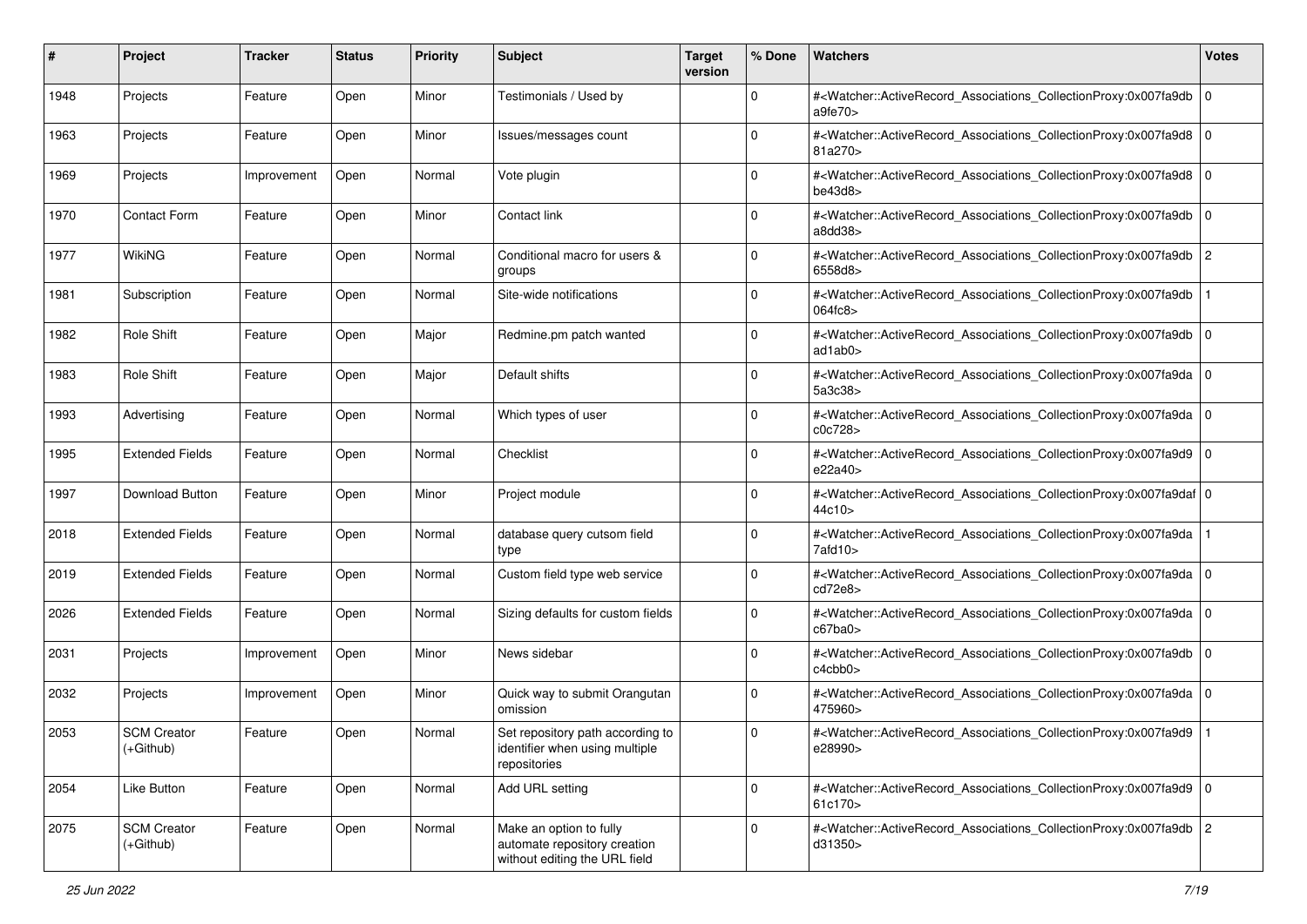| #    | <b>Project</b>                  | <b>Tracker</b> | <b>Status</b> | <b>Priority</b> | <b>Subject</b>                                                                                                           | <b>Target</b><br>version | % Done      | Watchers                                                                                                                                          | <b>Votes</b> |
|------|---------------------------------|----------------|---------------|-----------------|--------------------------------------------------------------------------------------------------------------------------|--------------------------|-------------|---------------------------------------------------------------------------------------------------------------------------------------------------|--------------|
| 2076 | WikiNG                          | Feature        | Open          | Insignificant   | <b>HTML Color preview</b>                                                                                                |                          | $\Omega$    | # <watcher::activerecord associations="" collectionproxy:0x007fa9d9<br="">33bdc0&gt;</watcher::activerecord>                                      | $\mathbf 0$  |
| 2085 | WikiNG                          | Feature        | Open          | Normal          | Twitter status                                                                                                           |                          | $\Omega$    | # <watcher::activerecord associations="" collectionproxy:0x007fa9d8<br="">76e948&gt;</watcher::activerecord>                                      | $\Omega$     |
| 2088 | <b>WikiNG</b>                   | Enhancement    | Open          | Normal          | Add WikiNG buttons<br>everywhere to the editing<br>toolbar                                                               |                          | $\Omega$    | # <watcher::activerecord associations="" collectionproxy:0x007fa9d9<br="">d5cbb0&gt;</watcher::activerecord>                                      |              |
| 2105 | <b>SCM Creator</b><br>(+Github) | Feature        | Open          | Normal          | Integrate with existing scm<br>system                                                                                    |                          | $\mathbf 0$ | # <watcher::activerecord associations="" collectionproxy:0x007fa9d8<br="">ea6cb0&gt;</watcher::activerecord>                                      | $\mathbf 0$  |
| 2107 | <b>Extended Fields</b>          | Support        | Open          | Normal          | WiKi formatting support to<br>custom field                                                                               |                          | $\Omega$    | # <watcher::activerecord associations="" collectionproxy:0x007fa9db<br="">074888&gt;</watcher::activerecord>                                      | l O          |
| 2111 | <b>SCM Creator</b><br>(+Github) | Support        | Open          | Normal          | "Adding local repositories was<br>denied by the administrator"<br>message given when creating<br>SVN or Git repositories |                          | O           | # <watcher::activerecord associations="" collectionproxy:0x007fa9db<br="">2eeff0&gt;</watcher::activerecord>                                      | $\Omega$     |
| 2114 | <b>Extended Fields</b>          | Feature        | Open          | Normal          | LDAP attributes for user custom<br>fields                                                                                |                          | $\Omega$    | # <watcher::activerecord 0<br="" associations="" collectionproxy:0x007fa9d9f=""  ="">665f0&gt;</watcher::activerecord>                            |              |
| 2117 | <b>Extended Fields</b>          | Feature        | Open          | Normal          | User list filter                                                                                                         |                          | $\Omega$    | # <watcher::activerecord_associations_collectionproxy:0x007fa9d7<br>e43648&gt;</watcher::activerecord_associations_collectionproxy:0x007fa9d7<br> | l O          |
| 2132 | Download Button                 | Feature        | Open          | Normal          | Per version button                                                                                                       |                          | O           | # <watcher::activerecord associations="" collectionproxy:0x007fa9da<br="">5a4840&gt;</watcher::activerecord>                                      | $\Omega$     |
| 2145 | Meta                            | Feature        | Open          | Normal          | Support Facebook publishing<br>through Graph API                                                                         |                          | $\Omega$    | # <watcher::activerecord_associations_collectionproxy:0x007fa9da<br>9f8720&gt;</watcher::activerecord_associations_collectionproxy:0x007fa9da<br> | $\Omega$     |
| 2148 | Meta                            | Feature        | Open          | Normal          | Cache meta tags                                                                                                          |                          | 0           | # <watcher::activerecord_associations_collectionproxy:0x007fa9d8<br>db0770&gt;</watcher::activerecord_associations_collectionproxy:0x007fa9d8<br> | $\mathbf 0$  |
| 2157 | Projects                        | Feature        | Open          | Normal          | Short activity messages                                                                                                  |                          | $\Omega$    | # <watcher::activerecord_associations_collectionproxy:0x007fa9da<br>db5e30</watcher::activerecord_associations_collectionproxy:0x007fa9da<br>     | $\mathbf 0$  |
| 2168 | <b>Extended Fields</b>          | Feature        | Open          | Minor           | Grouping form elements                                                                                                   |                          | 0           | # <watcher::activerecord associations="" collectionproxy:0x007fa9d9<br="">ee4e10<sub>&gt;</sub></watcher::activerecord>                           | $\mathbf 0$  |
| 2170 | <b>Contact Form</b>             | Feature        | Open          | Minor           | Optional email format validation                                                                                         |                          | 0           | # <watcher::activerecord associations="" collectionproxy:0x007fa9da<br="">4c6ba8</watcher::activerecord>                                          | $\mathbf 0$  |
| 2186 | <b>Extended Fields</b>          | Feature        | Open          | Minor           | Custom DateTime Field                                                                                                    |                          | $\Omega$    | # <watcher::activerecord associations="" collectionproxy:0x007fa9db<br="">41a258&gt;</watcher::activerecord>                                      | $\mathbf 0$  |
| 2196 | <b>Extended Fields</b>          | Support        | Open          | Normal          | Default values for "Wiki text"<br>custom fields not being applied                                                        |                          | $\Omega$    | # <watcher::activerecord associations="" collectionproxy:0x007fa9d8<br="">0c5b28&gt;</watcher::activerecord>                                      | $\Omega$     |
| 2210 | Hooks Manager                   | Feature        | Open          | Normal          | Sidebar access from other<br>hooks                                                                                       |                          | $\Omega$    | # <watcher::activerecord_associations_collectionproxy:0x007fa9db<br>5b1d00&gt;</watcher::activerecord_associations_collectionproxy:0x007fa9db<br> | $\Omega$     |
| 2219 | <b>Project Sections</b>         | Feature        | Open          | Normal          | Wiki rule for section                                                                                                    |                          | $\Omega$    | # <watcher::activerecord_associations_collectionproxy:0x007fa9da<br>964ca0&gt;</watcher::activerecord_associations_collectionproxy:0x007fa9da<br> | $\Omega$     |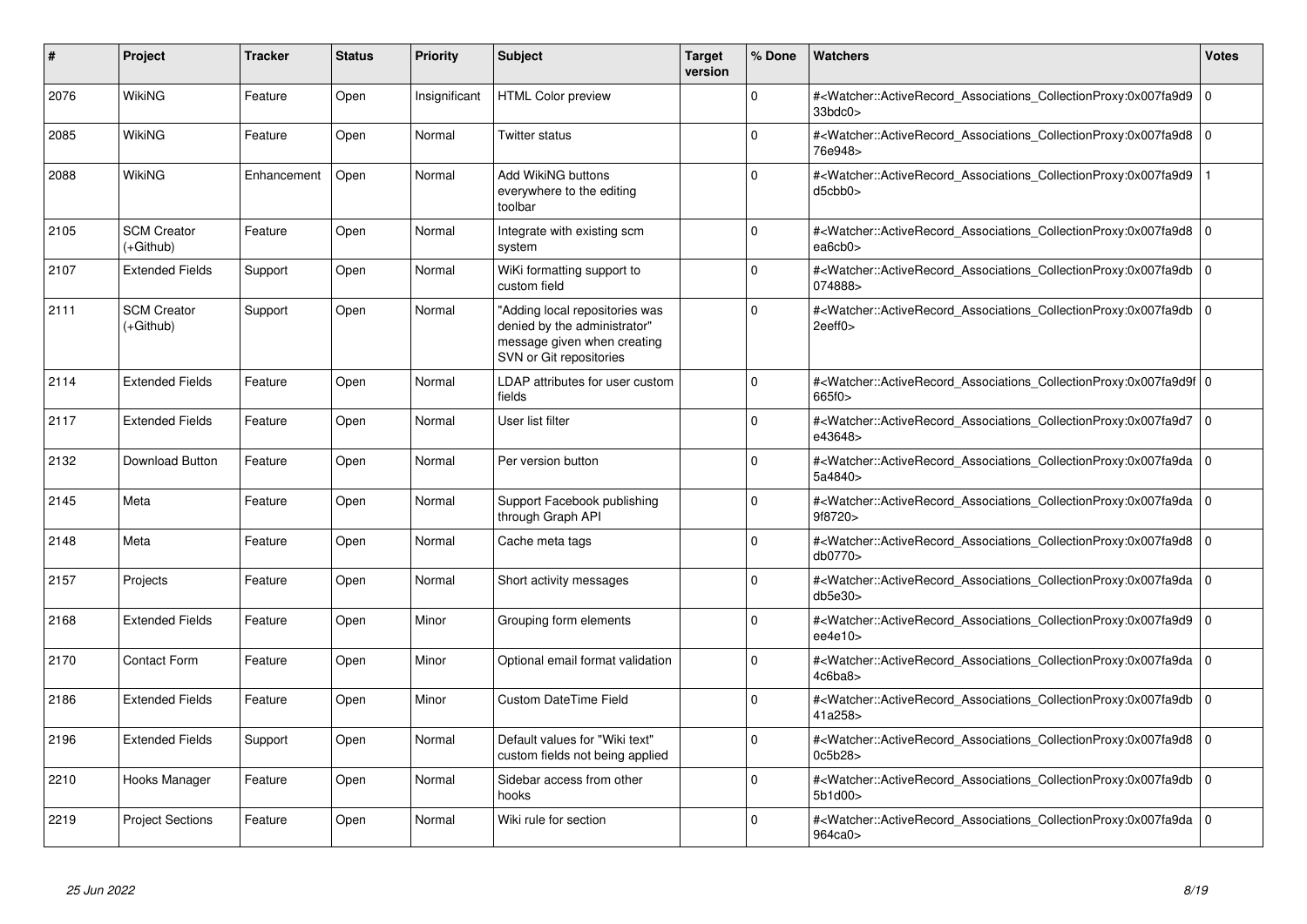| #    | Project                         | <b>Tracker</b> | <b>Status</b> | <b>Priority</b> | <b>Subject</b>                                                       | <b>Target</b><br>version | % Done      | <b>Watchers</b>                                                                                                                                           | <b>Votes</b>   |
|------|---------------------------------|----------------|---------------|-----------------|----------------------------------------------------------------------|--------------------------|-------------|-----------------------------------------------------------------------------------------------------------------------------------------------------------|----------------|
| 2223 | <b>Extended Fields</b>          | Feature        | Open          | Normal          | Linked list custom field                                             |                          | $\Omega$    | # <watcher::activerecord associations="" collectionproxy:0x007fa9d8<br="">cae9f8&gt;</watcher::activerecord>                                              | $\Omega$       |
| 2237 | <b>Contact Form</b>             | <b>Bug</b>     | Open          | Normal          | Spam protection (looks like<br>0.1.0 is spam prone)                  |                          | $\Omega$    | # <watcher::activerecord 0<br="" associations="" collectionproxy:0x007fa9db=""  ="">1563f0&gt;</watcher::activerecord>                                    |                |
| 2245 | RedWord                         | Improvement    | Open          | Normal          | Hellip in project titles                                             |                          | $\Omega$    | # <watcher::activerecord_associations_collectionproxy:0x007fa9da<br>929ba0&gt;</watcher::activerecord_associations_collectionproxy:0x007fa9da<br>         | $\Omega$       |
| 2246 | <b>RedPress</b>                 | Feature        | Open          | Normal          | Wiki syntax for blog posts                                           |                          | $\Omega$    | # <watcher::activerecord 0<br="" associations="" collectionproxy:0x007fa9da=""  ="">9a93c8&gt;</watcher::activerecord>                                    |                |
| 2247 | <b>RedPress</b>                 | Improvement    | Open          | Normal          | Redirect back after logout                                           |                          | $\Omega$    | # <watcher::activerecord_associations_collectionproxy:0x007fa9dbf 0<br=""  ="">a7990&gt;</watcher::activerecord_associations_collectionproxy:0x007fa9dbf> |                |
| 2248 | <b>RedPress</b>                 | Feature        | Open          | Normal          | Latest blog posts in Redmine                                         |                          | $\Omega$    | # <watcher::activerecord_associations_collectionproxy:0x007fa9da 0<br=""  ="">6f3700&gt;</watcher::activerecord_associations_collectionproxy:0x007fa9da>  |                |
| 2250 | WikiNG                          | Support        | Open          | Normal          | Textilizable fix in Redmine                                          |                          | $\Omega$    | # <watcher::activerecord associations="" collectionproxy:0x007fa9db<br="">636c30&gt;</watcher::activerecord>                                              | $\Omega$       |
| 2271 | Meta                            | Feature        | Open          | Normal          | Default image for<br>OpenGraph/Twitter Cards                         |                          | $\Omega$    | # <watcher::activerecord_associations_collectionproxy:0x007fa9da 0<br="">d2e070&gt;</watcher::activerecord_associations_collectionproxy:0x007fa9da>       |                |
| 2291 | <b>SCM Creator</b><br>(+Github) | Feature        | Open          | Normal          | Creator interface needs to be<br>simplified                          |                          | $\Omega$    | # <watcher::activerecord_associations_collectionproxy:0x007fa9d6<br>425950&gt;</watcher::activerecord_associations_collectionproxy:0x007fa9d6<br>         | l 0            |
| 2293 | WikiNG                          | Enhancement    | Open          | Minor           | Extended user column                                                 |                          | $\Omega$    | # <watcher::activerecord 0<br="" associations="" collectionproxy:0x007fa9d6=""  ="">6f56a8</watcher::activerecord>                                        |                |
| 2303 | Meta                            | Feature        | Open          | Normal          | Improve internal API                                                 |                          | $\Omega$    | # <watcher::activerecord_associations_collectionproxy:0x007fa9d5 0<br="">4817b0&gt;</watcher::activerecord_associations_collectionproxy:0x007fa9d5>       |                |
| 2304 | Meta                            | Support        | Open          | Normal          | Ask Redmine guys to add hooks<br>to the core                         |                          | $\Omega$    | # <watcher::activerecord_associations_collectionproxy:0x007fa9d4 0<br=""  ="">4491e0&gt;</watcher::activerecord_associations_collectionproxy:0x007fa9d4>  |                |
| 2313 | Download Button                 | Bug            | Open          | Normal          | Emails include the Download<br>"button" with relative link           |                          | $\Omega$    | # <watcher::activerecord 0<br="" associations="" collectionproxy:0x007fa9d4=""  ="">7e1988&gt;</watcher::activerecord>                                    |                |
| 2344 | <b>Extended Fields</b>          | Support        | Open          | Normal          | Installation failure: uninitialized<br>constant ExtendedFieldsHelper |                          | 10          | # <watcher::activerecord_associations_collectionproxy:0x007fa9d6 0<br="">870eb0&gt;</watcher::activerecord_associations_collectionproxy:0x007fa9d6>       |                |
| 2368 | RedWord                         | Bug            | Open          | Minor           | Next and prev links for<br>multi-page articles                       |                          | $\Omega$    | # <watcher::activerecord associations="" collectionproxy:0x007fa9d4<br="">175428&gt;</watcher::activerecord>                                              | $\overline{0}$ |
| 2369 | Meta                            | Feature        | Open          | Normal          | Rich snippets for software apps                                      |                          | $\Omega$    | # <watcher::activerecord_associations_collectionproxy:0x007fa9d6 0<br=""  ="">6516e8&gt;</watcher::activerecord_associations_collectionproxy:0x007fa9d6>  |                |
| 2370 | Meta                            | Feature        | Open          | Normal          | Rich snippets for news                                               |                          | $\Omega$    | # <watcher::activerecord_associations_collectionproxy:0x007fa9d6 0<br=""  ="">a5acd0</watcher::activerecord_associations_collectionproxy:0x007fa9d6>      |                |
| 2371 | Meta                            | Feature        | Open          | Normal          | Rich snippets for Wiki                                               |                          | $\mathbf 0$ | # <watcher::activerecord 0<br="" associations="" collectionproxy:0x007fa9d6=""  ="">b10328&gt;</watcher::activerecord>                                    |                |
| 2372 | Meta                            | Feature        | Open          | Normal          | Microdata for breadcrumbs                                            |                          | $\Omega$    | # <watcher::activerecord 0<br="" associations="" collectionproxy:0x007fa9d6=""  ="">2d7210&gt;</watcher::activerecord>                                    |                |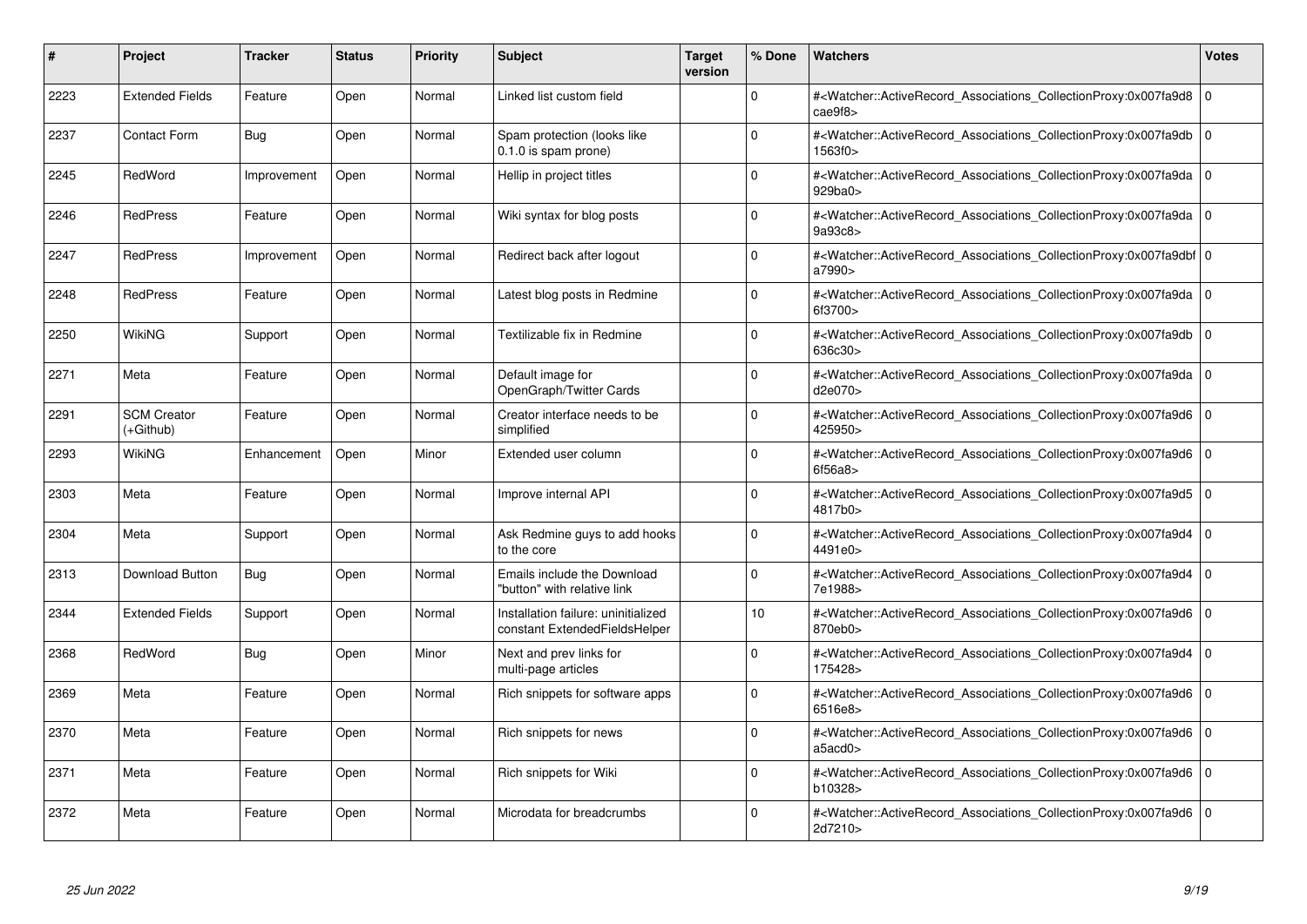| #        | <b>Project</b>                    | <b>Tracker</b> | <b>Status</b> | <b>Priority</b> | <b>Subject</b>                                                                     | <b>Target</b><br>version | % Done   | <b>Watchers</b>                                                                                                                                          | <b>Votes</b> |
|----------|-----------------------------------|----------------|---------------|-----------------|------------------------------------------------------------------------------------|--------------------------|----------|----------------------------------------------------------------------------------------------------------------------------------------------------------|--------------|
| 2373     | Red-Andy                          | Feature        | Open          | Normal          | Replacement for Georgia?                                                           |                          | $\Omega$ | # <watcher::activerecord_associations_collectionproxy:0x007fa9e7<br>cec500&gt;</watcher::activerecord_associations_collectionproxy:0x007fa9e7<br>        | l o          |
| 2374     | <b>Extended Fields</b>            | Feature        | Open          | Normal          | Project Selection from a specific<br>branch of the project tree                    |                          | $\Omega$ | # <watcher::activerecord associations="" collectionproxy:0x007fa9d6<br=""><math>0</math>baec<math>8</math></watcher::activerecord>                       | $\Omega$     |
| 2383     | <b>Extended Fields</b>            | Feature        | Open          | Normal          | Multiselect for Project fields                                                     |                          | $\Omega$ | # <watcher::activerecord_associations_collectionproxy:0x007fa9d5 0<br=""  ="">998028&gt;</watcher::activerecord_associations_collectionproxy:0x007fa9d5> |              |
| 2401     | <b>Project Sections</b>           | Improvement    | Open          | Normal          | Section support for Extended<br><b>Fields</b>                                      |                          | $\Omega$ | # <watcher::activerecord_associations_collectionproxy:0x007fa9d4<br>a4f0d0&gt;</watcher::activerecord_associations_collectionproxy:0x007fa9d4<br>        | $\Omega$     |
| 2406     | Projects                          | Feature        | Open          | Minor           | List of forks for projects                                                         |                          | $\Omega$ | # <watcher::activerecord 0<br="" associations="" collectionproxy:0x007fa9d5=""  ="">3e2c50&gt;</watcher::activerecord>                                   |              |
| 2430     | CD-Index                          | Feature        | Open          | Normal          | (Non-)interactive mode for<br>cdindex                                              |                          | $\Omega$ | # <watcher::activerecord_associations_collectionproxy:0x007fa9d4 0<br=""  ="">b20e28&gt;</watcher::activerecord_associations_collectionproxy:0x007fa9d4> |              |
| ISSUE-14 | <b>ISSUE-id</b>                   | Bug            | Open          | Minor           | Escaping #ISSUE-id Textile rule<br>does not work                                   |                          | $\Omega$ | # <watcher::activerecord_associations_collectionproxy:0x007fa9d4<br>5380d8&gt;</watcher::activerecord_associations_collectionproxy:0x007fa9d4<br>        | $\Omega$     |
| 2433     | WordMine                          | Feature        | Open          | Minor           | Link Redmine issue with<br><b>WordPress comment</b>                                |                          | $\Omega$ | # <watcher::activerecord 0<br="" associations="" collectionproxy:0x007fa9d5=""  ="">5c98e8&gt;</watcher::activerecord>                                   |              |
| ISSUE-15 | <b>ISSUE-id</b>                   | Omission       | Open          | Normal          | Searching #ISSUE-id                                                                |                          | $\Omega$ | # <watcher::activerecord_associations_collectionproxy:0x007fa9d5 0<br=""  ="">7ce5d0</watcher::activerecord_associations_collectionproxy:0x007fa9d5>     |              |
| 2435     | WikiNG                            | Support        | Open          | Normal          | Update Red-Andy styles                                                             |                          | $\Omega$ | # <watcher::activerecord_associations_collectionproxy:0x007fa9d5 0<br=""  ="">9d9f28&gt;</watcher::activerecord_associations_collectionproxy:0x007fa9d5> |              |
| 2437     | WikiNG                            | Feature        | Open          | Normal          | Ultra-HD-ready graphics                                                            |                          | $\Omega$ | # <watcher::activerecord_associations_collectionproxy:0x007fa9d6 0<br=""  ="">5f1f18&gt;</watcher::activerecord_associations_collectionproxy:0x007fa9d6> |              |
| 215      | Orangutan::Redmin                 | Enhancement    | Incomplete    | Minor           | Support issue subject as an<br>answer to the issue questions                       |                          | $\Omega$ | # <watcher::activerecord_associations_collectionproxy:0x007fa9d4 0<br=""  ="">591278&gt;</watcher::activerecord_associations_collectionproxy:0x007fa9d4> |              |
| 971      | Orangutan::Redmin<br>$\mathbf{e}$ | Improvement    | Incomplete    | Minor           | Confirm before taking text as a<br>task/entry description                          |                          | $\Omega$ | # <watcher::activerecord associations="" collectionproxy:0x007fa9d4<br="">c4c450</watcher::activerecord>                                                 |              |
| 1022     | Orangutan::Redmin<br>e            | Feature        | Incomplete    | Minor           | Changing issue status<br>depending on user presence                                |                          | $\Omega$ | # <watcher::activerecord_associations_collectionproxy:0x007fa9d4 0<br=""  ="">b82df8</watcher::activerecord_associations_collectionproxy:0x007fa9d4>     |              |
| 1028     | Orangutan                         | Feature        | Incomplete    | Minor           | Recognizing English text<br>accidentally entered with<br>different keyboard layout |                          | $\Omega$ | # <watcher::activerecord_associations_collectionproxy:0x007fa9d5<br>72cc80&gt;</watcher::activerecord_associations_collectionproxy:0x007fa9d5<br>        |              |
| 1104     | Orangutan::Redmin<br>e            | Feature        | Incomplete    | Minor           | Automatic overtime tracking                                                        |                          | $\Omega$ | # <watcher::activerecord associations="" collectionproxy:0x007fa9d5<br="">74d598&gt;</watcher::activerecord>                                             | $\mathbf 0$  |
| 1337     | Orangutan::Redmin                 | Feature        | Incomplete    | Minor           | Automatic time tracking                                                            |                          | $\Omega$ | # <watcher::activerecord_associations_collectionproxy:0x007fa9d4 0<br=""  ="">89aed8&gt;</watcher::activerecord_associations_collectionproxy:0x007fa9d4> |              |
| 1622     | Orangutan::Redmin<br>e            | Improvement    | Incomplete    | Normal          | Support rest hours column                                                          |                          | $\Omega$ | # <watcher::activerecord_associations_collectionproxy:0x007fa9d4 0<br=""  ="">1a8170&gt;</watcher::activerecord_associations_collectionproxy:0x007fa9d4> |              |
| 1729     | CD-Index                          | Bug            | Incomplete    | Normal          | Segfault in libarchive when<br>working with large ISO                              |                          | $\Omega$ | # <watcher::activerecord 0<br="" associations="" collectionproxy:0x007fa9d5=""  ="">564a88&gt;</watcher::activerecord>                                   |              |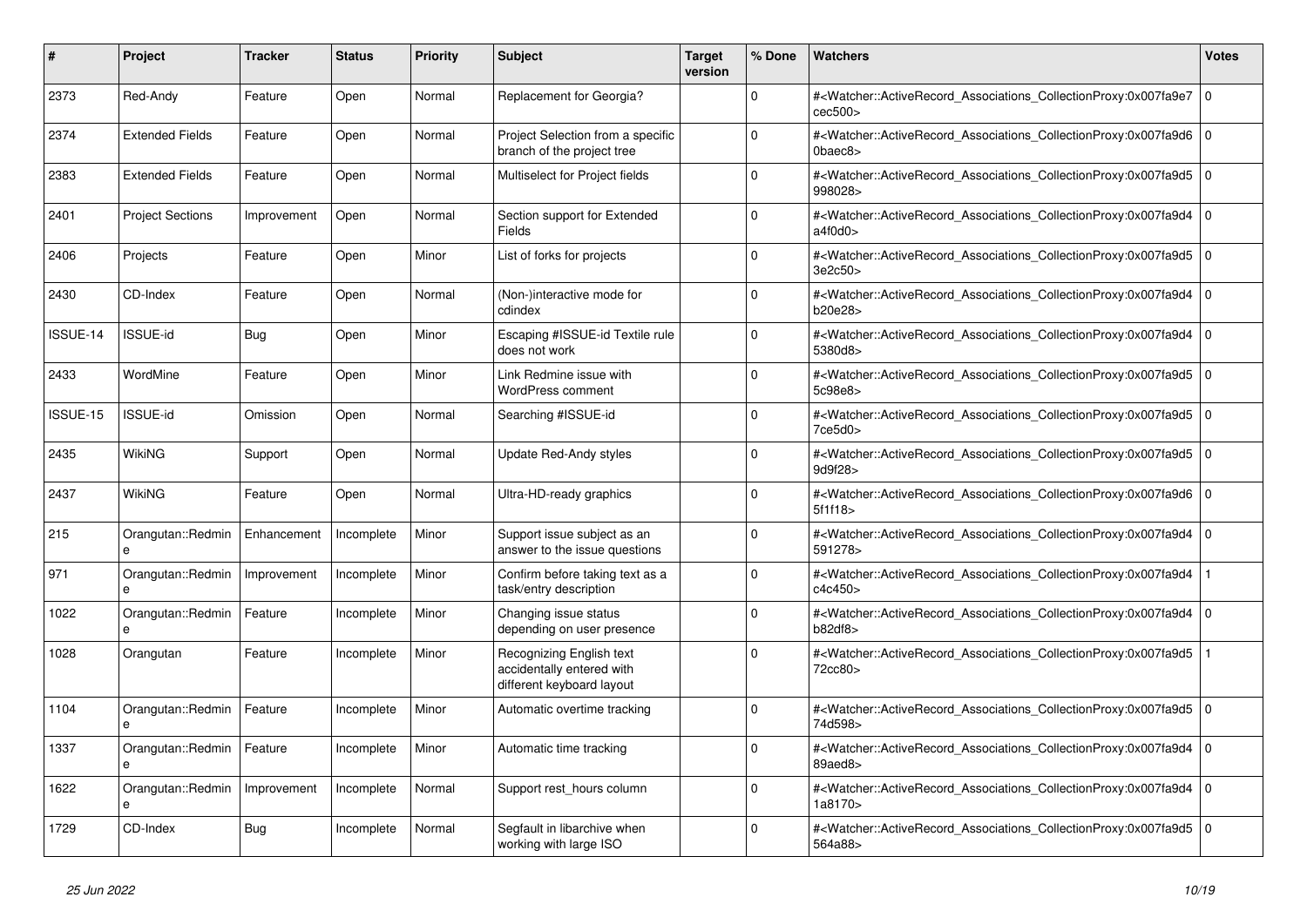| #    | Project                           | <b>Tracker</b> | <b>Status</b> | Priority      | <b>Subject</b>                                        | <b>Target</b><br>version | % Done       | <b>Watchers</b>                                                                                                                                          | Votes          |
|------|-----------------------------------|----------------|---------------|---------------|-------------------------------------------------------|--------------------------|--------------|----------------------------------------------------------------------------------------------------------------------------------------------------------|----------------|
| 1731 | CD-Index                          | Bug            | Incomplete    | Normal        | Libarchive<br>archive_read_symlink returns<br>garbage |                          | $\Omega$     | # <watcher::activerecord_associations_collectionproxy:0x007fa9d5<br>3f4220&gt;</watcher::activerecord_associations_collectionproxy:0x007fa9d5<br>        | $\overline{0}$ |
| 1735 | <b>TOC</b>                        | <b>Bug</b>     | Incomplete    | Normal        | Broken in new DokuWiki?                               |                          | 0            | # <watcher::activerecord 0<br="" associations="" collectionproxy:0x007fa9d4=""  ="">84f7a8&gt;</watcher::activerecord>                                   |                |
| 1751 | Hooks Manager                     | Feature        | Incomplete    | Minor         | Support URL regexps to limit<br>pages                 |                          | $\Omega$     | # <watcher::activerecord_associations_collectionproxy:0x007fa9d5 0<br=""  ="">845ec8&gt;</watcher::activerecord_associations_collectionproxy:0x007fa9d5> |                |
| 1757 | <b>SCM Creator</b><br>$(+Github)$ | Feature        | Incomplete    | Insignificant | Allow subdirectories                                  |                          | 0            | # <watcher::activerecord associations="" collectionproxy:0x007fa9d5<br="">b5c648&gt;</watcher::activerecord>                                             | $\overline{0}$ |
| 1793 | <b>SCM Creator</b><br>(+Github)   | Feature        | Incomplete    | Normal        | Allow the creation of non-local<br>repositories       |                          | <sup>0</sup> | # <watcher::activerecord_associations_collectionproxy:0x007fa9e4 2<br="">e6d800&gt;</watcher::activerecord_associations_collectionproxy:0x007fa9e4>      |                |
| 1831 | Projects                          | Feature        | Incomplete    | Minor         | Automatically include mail<br>conversations           |                          | $\Omega$     | # <watcher::activerecord associations="" collectionproxy:0x007fa9e5<br="">4f2068&gt;</watcher::activerecord>                                             | $\overline{0}$ |
| 1867 | Projects                          | Feature        | Incomplete    | Minor         | Textile draft                                         |                          | <sup>0</sup> | # <watcher::activerecord_associations_collectionproxy:0x007fa9e7<br>2664c8&gt;</watcher::activerecord_associations_collectionproxy:0x007fa9e7<br>        | $\overline{0}$ |
| 1882 | <b>Extended Fields</b>            | Feature        | Incomplete    | Normal        | Wiki toolbar for Wiki text                            |                          | 0            | # <watcher::activerecord_associations_collectionproxy:0x007fa9e6 0<br=""  ="">74eef0</watcher::activerecord_associations_collectionproxy:0x007fa9e6>     |                |
| 1884 | <b>Extended Fields</b>            | Feature        | Incomplete    | Normal        | Multiselect                                           |                          | $\mathbf 0$  | # <watcher::activerecord_associations_collectionproxy:0x007fa9e5f 0<br=""  ="">1d6a0</watcher::activerecord_associations_collectionproxy:0x007fa9e5f>    |                |
| 1899 | WikiNG                            | Improvement    | Incomplete    | Minor         | Ignore conditions on preview                          |                          | <sup>0</sup> | # <watcher::activerecord_associations_collectionproxy:0x007fa9e5<br>9e97b0</watcher::activerecord_associations_collectionproxy:0x007fa9e5<br>            | $\vert$ 0      |
| 1900 | <b>WikiNG</b>                     | Feature        | Incomplete    | Minor         | Singe bracket smiley                                  |                          | 0            | # <watcher::activerecord 0<br="" associations="" collectionproxy:0x007fa9e5=""  ="">7c2680&gt;</watcher::activerecord>                                   |                |
| 1902 | Meta                              | Feature        | Incomplete    | Normal        | Consider clear html and light<br>mode                 |                          | $\Omega$     | # <watcher::activerecord associations="" collectionproxy:0x007fa9e5<br="">6407a8&gt;</watcher::activerecord>                                             | $\overline{0}$ |
| 1906 | <b>WikiNG</b>                     | Enhancement    | Incomplete    | Minor         | <b>External Redmine links</b>                         |                          | 0            | # <watcher::activerecord_associations_collectionproxy:0x007fa9e5<br>4bc6c0</watcher::activerecord_associations_collectionproxy:0x007fa9e5<br>            |                |
| 1907 | <b>WikiNG</b>                     | Feature        | Incomplete    | Minor         | Social links                                          |                          | <sup>0</sup> | # <watcher::activerecord associations="" collectionproxy:0x007fa9e5<br="">38f798&gt;</watcher::activerecord>                                             |                |
| 1909 | Orangutan                         | Enhancement    | Incomplete    | Minor         | Orangutan::Kayako                                     |                          | $\Omega$     | # <watcher::activerecord associations="" collectionproxy:0x007fa9e5<br="">205c88&gt;</watcher::activerecord>                                             | $\overline{0}$ |
| 1913 | <b>WikiNG</b>                     | Enhancement    | Incomplete    | Minor         | External Debian/Ubuntu bugs                           |                          | $\mathbf 0$  | # <watcher::activerecord_associations_collectionproxy:0x007fa9e4f 0<br=""  ="">6dea8</watcher::activerecord_associations_collectionproxy:0x007fa9e4f>    |                |
| 1915 | Red-Andy                          | Feature        | Incomplete    | Normal        | TOC items box should move as<br>we click on the item  |                          | $\Omega$     | # <watcher::activerecord_associations_collectionproxy:0x007fa9e4 0<br=""  ="">d449b0</watcher::activerecord_associations_collectionproxy:0x007fa9e4>     |                |
| 1919 | <b>Extended Fields</b>            | Feature        | Incomplete    | Normal        | Extend Link extended field                            |                          | 0            | # <watcher::activerecord 0<br="" associations="" collectionproxy:0x0055cbdb=""  ="">a7ab28&gt;</watcher::activerecord>                                   |                |
| 1942 | <b>WikiNG</b>                     | Feature        | Incomplete    | Minor         | Support for target in links                           |                          | <sup>0</sup> | # <watcher::activerecord_associations_collectionproxy:0x0055cbdb 0<br=""  ="">987478&gt;</watcher::activerecord_associations_collectionproxy:0x0055cbdb> |                |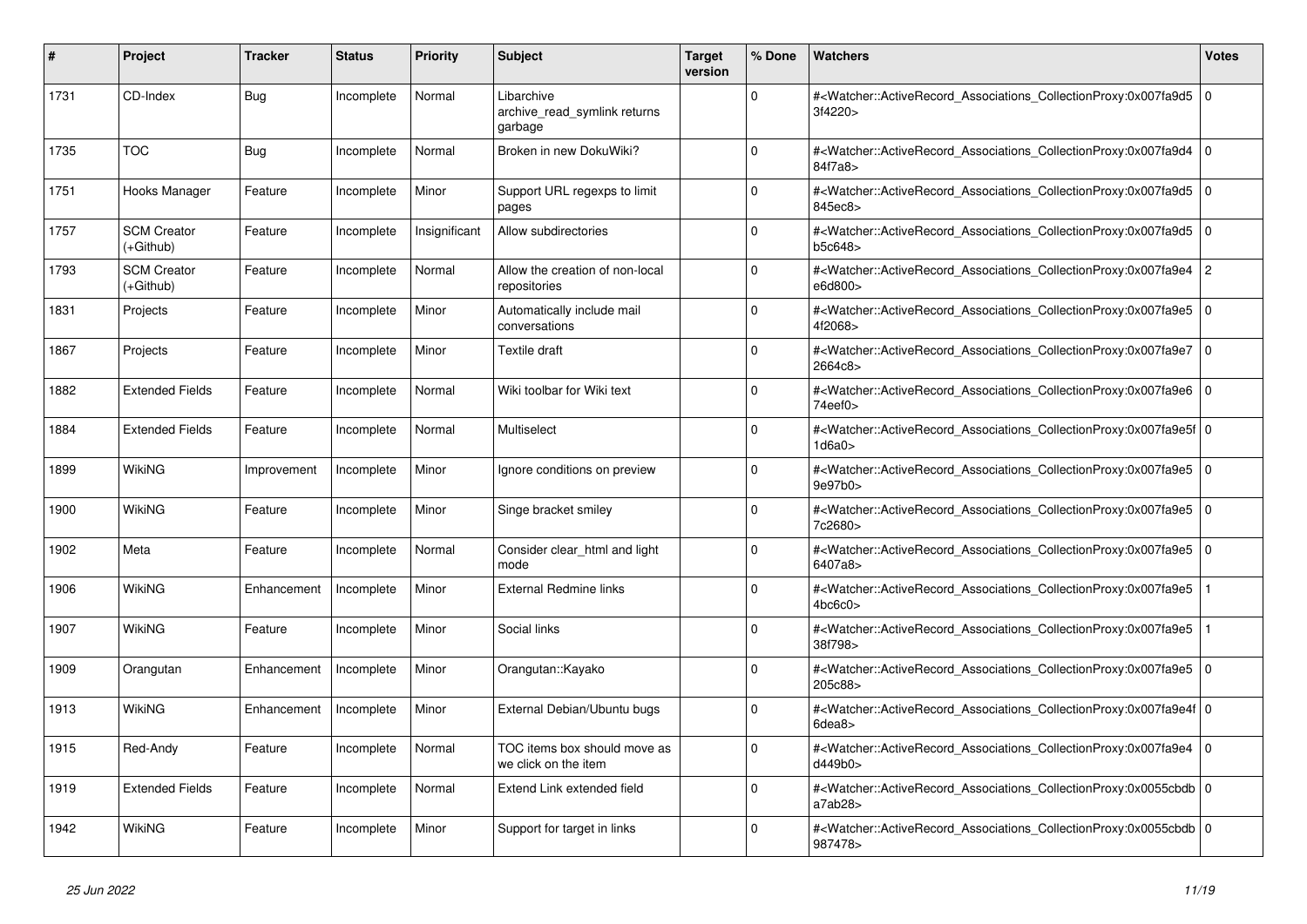| #    | Project                         | Tracker     | <b>Status</b> | <b>Priority</b> | <b>Subject</b>                                                                           | <b>Target</b><br>version | % Done      | Watchers                                                                                                                                                 | <b>Votes</b> |
|------|---------------------------------|-------------|---------------|-----------------|------------------------------------------------------------------------------------------|--------------------------|-------------|----------------------------------------------------------------------------------------------------------------------------------------------------------|--------------|
| 1954 | <b>Extended Fields</b>          | Feature     | Incomplete    | Normal          | <b>Mailto links</b>                                                                      |                          | $\mathbf 0$ | # <watcher::activerecord_associations_collectionproxy:0x0055cbdb 0<br=""  ="">82f8a0&gt;</watcher::activerecord_associations_collectionproxy:0x0055cbdb> |              |
| 1955 | <b>Extended Fields</b>          | Feature     | Incomplete    | Normal          | FTP link                                                                                 |                          | $\Omega$    | # <watcher::activerecord_associations_collectionproxy:0x0055cbdb 0<br=""  ="">6ac578&gt;</watcher::activerecord_associations_collectionproxy:0x0055cbdb> |              |
| 1956 | <b>Extended Fields</b>          | Feature     | Incomplete    | Minor           | SIP link                                                                                 |                          | $\Omega$    | # <watcher::activerecord_associations_collectionproxy:0x0055cbd8 0<br="">527f70&gt;</watcher::activerecord_associations_collectionproxy:0x0055cbd8>      |              |
| 1957 | Download Button                 | Feature     | Incomplete    | Normal          | Plugin configuration                                                                     |                          | $\mathbf 0$ | # <watcher::activerecord_associations_collectionproxy:0x0055cbd8 0<br="">b312b8&gt;</watcher::activerecord_associations_collectionproxy:0x0055cbd8>      |              |
| 1984 | Subscription                    | Feature     | Incomplete    | Minor           | Redirecting back after<br>registration/loginRedirecting<br>back after registration/login |                          | $\Omega$    | # <watcher::activerecord_associations_collectionproxy:0x0055cbd8 0<br="">4cae88&gt;</watcher::activerecord_associations_collectionproxy:0x0055cbd8>      |              |
| 1987 | Projects                        | Feature     | Incomplete    | Normal          | Attachment resize                                                                        |                          | $\Omega$    | # <watcher::activerecord_associations_collectionproxy:0x0055cbd8 0<br=""  ="">07cb38&gt;</watcher::activerecord_associations_collectionproxy:0x0055cbd8> |              |
| 1988 | Orangutan                       | Improvement | Incomplete    | Normal          | Multithreading                                                                           |                          | $\Omega$    | # <watcher::activerecord_associations_collectionproxy:0x0055cbd7 0<br="">d581c8&gt;</watcher::activerecord_associations_collectionproxy:0x0055cbd7>      |              |
| 1990 | Projects                        | Improvement | Incomplete    | Minor           | anti notificatin spam - fine<br>grained mail distribution                                |                          | $\Omega$    | # <watcher::activerecord_associations_collectionproxy:0x0055cbd7<br>84ce18&gt;</watcher::activerecord_associations_collectionproxy:0x0055cbd7<br>        |              |
| 1994 | WikiNG                          | Enhancement | Incomplete    | Normal          | Inline warnings, tips etc                                                                |                          | $\Omega$    | # <watcher::activerecord_associations_collectionproxy:0x0055cbd6 0<br="">6139e0&gt;</watcher::activerecord_associations_collectionproxy:0x0055cbd6>      |              |
| 1999 | Sidebar Content                 | Feature     | Incomplete    | Minor           | Project module                                                                           |                          | $\Omega$    | # <watcher::activerecord_associations_collectionproxy:0x007fa9da 0<br=""  ="">497c18&gt;</watcher::activerecord_associations_collectionproxy:0x007fa9da> |              |
| 2005 | <b>Extended Fields</b>          | Feature     | Incomplete    | Minor           | Paging for projects listing                                                              |                          | $\Omega$    | # <watcher::activerecord_associations_collectionproxy:0x007fa9d8 0<br=""  ="">cc6d50</watcher::activerecord_associations_collectionproxy:0x007fa9d8>     |              |
| 2006 | <b>Extended Fields</b>          | Feature     | Incomplete    | Minor           | Users listing sorting                                                                    |                          | $\Omega$    | # <watcher::activerecord_associations_collectionproxy:0x007fa9da 0<br=""  ="">cc2050&gt;</watcher::activerecord_associations_collectionproxy:0x007fa9da> |              |
| 2007 | <b>Extended Fields</b>          | Feature     | Incomplete    | Minor           | Projects listing sorting                                                                 |                          | $\Omega$    | # <watcher::activerecord_associations_collectionproxy:0x007fa9da 0<br=""  ="">c2c2a8</watcher::activerecord_associations_collectionproxy:0x007fa9da>     |              |
| 2011 | <b>Extended Fields</b>          | Feature     | Incomplete    | Normal          | Custom field translations                                                                |                          | $\Omega$    | # <watcher::activerecord_associations_collectionproxy:0x007fa9db  <br="">5e09e8&gt;</watcher::activerecord_associations_collectionproxy:0x007fa9db>      | 0            |
| 2013 | Role Shift                      | Feature     | Incomplete    | Minor           | Resource shifts                                                                          |                          | $\Omega$    | # <watcher::activerecord_associations_collectionproxy:0x007fa9db  <br="">9f9548&gt;</watcher::activerecord_associations_collectionproxy:0x007fa9db>      | $\mathbf 0$  |
| 2021 | Projects                        | Improvement | Incomplete    | Major           | Spam protect                                                                             |                          | 0           | # <watcher::activerecord_associations_collectionproxy:0x007fa9d9  <br="">659c00&gt;</watcher::activerecord_associations_collectionproxy:0x007fa9d9>      | $\mathbf 0$  |
| 2028 | <b>Extended Fields</b>          | Feature     | Incomplete    | Normal          | make fields final option                                                                 |                          | $\mathbf 0$ | # <watcher::activerecord 0<br="" associations="" collectionproxy:0x007fa9d9="">63a4b8</watcher::activerecord>                                            |              |
| 2079 | WikiNG                          | Feature     | Incomplete    | Normal          | Message to everyone in a<br>project                                                      |                          | $\mathbf 0$ | # <watcher::activerecord_associations_collectionproxy:0x007fa9d8 0<br="">dc5b70&gt;</watcher::activerecord_associations_collectionproxy:0x007fa9d8>      |              |
| 2084 | <b>SCM Creator</b><br>(+Github) | <b>Bug</b>  | Incomplete    | Normal          | ActionView::Template::Error<br>(syntax error on line 33, col 12:                         |                          | $\mathbf 0$ | # <watcher::activerecord_associations_collectionproxy:0x007fa9d8  <br="">d5c6c0</watcher::activerecord_associations_collectionproxy:0x007fa9d8>          |              |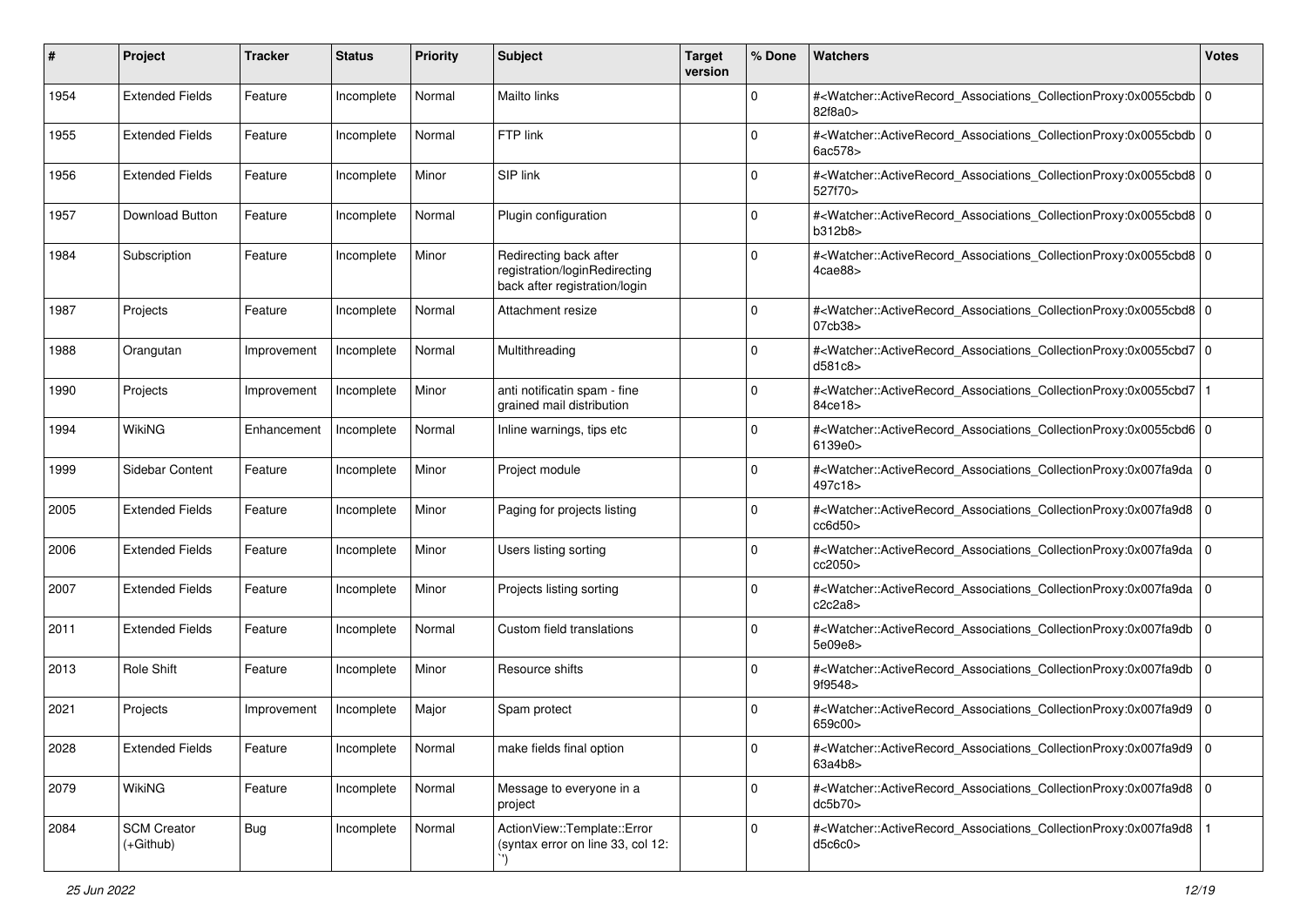| #    | <b>Project</b>                  | <b>Tracker</b> | <b>Status</b> | <b>Priority</b> | <b>Subject</b>                                                                | <b>Target</b><br>version | % Done       | <b>Watchers</b>                                                                                                                                          | <b>Votes</b>   |
|------|---------------------------------|----------------|---------------|-----------------|-------------------------------------------------------------------------------|--------------------------|--------------|----------------------------------------------------------------------------------------------------------------------------------------------------------|----------------|
| 2086 | Projects                        | Improvement    | Incomplete    | Minor           | Latest stable version                                                         |                          | $\Omega$     | # <watcher::activerecord associations="" collectionproxy:0x007fa9db<br="">7fc560&gt;</watcher::activerecord>                                             | 0              |
| 2092 | <b>Extended Fields</b>          | Feature        | Incomplete    | Normal          | Users-to-issues custom fields<br>auto-fill                                    |                          | $\Omega$     | # <watcher::activerecord_associations_collectionproxy:0x007fa9d8<br>6e3eb0&gt;</watcher::activerecord_associations_collectionproxy:0x007fa9d8<br>        | $\overline{0}$ |
| 2093 | <b>Extended Fields</b>          | Feature        | Incomplete    | Normal          | Extended columns using<br>custom queries                                      |                          | $\Omega$     | # <watcher::activerecord_associations_collectionproxy:0x007fa9db<br>e190b0&gt;</watcher::activerecord_associations_collectionproxy:0x007fa9db<br>        | l o            |
| 2099 | <b>Extended Fields</b>          | Feature        | Incomplete    | Normal          | Create a custom field of type<br>'Category'                                   |                          | $\Omega$     | # <watcher::activerecord_associations_collectionproxy:0x007fa9d8<br>135798&gt;</watcher::activerecord_associations_collectionproxy:0x007fa9d8<br>        | l O            |
| 2103 | <b>Extended Fields</b>          | Feature        | Incomplete    | Minor           | Support multiple for Project                                                  |                          | $\Omega$     | # <watcher::activerecord associations="" collectionproxy:0x007fa9d8<br="">d2c5b0</watcher::activerecord>                                                 | l O            |
| 2130 | WikiNG                          | Feature        | Incomplete    | Minor           | <b>Function references</b>                                                    |                          | $\mathbf{0}$ | # <watcher::activerecord_associations_collectionproxy:0x007fa9da<br>e048a0&gt;</watcher::activerecord_associations_collectionproxy:0x007fa9da<br>        | l O            |
| 2155 | <b>Extended Fields</b>          | Bug            | Incomplete    | Normal          | Wiki text field donot work well<br>when using chinese as custom<br>field name |                          | 50           | # <watcher::activerecord_associations_collectionproxy:0x007fa9d7<br>e3b768&gt;</watcher::activerecord_associations_collectionproxy:0x007fa9d7<br>        | l o            |
| 2156 | <b>Extended Fields</b>          | Feature        | Incomplete    | Minor           | Per user values?                                                              |                          | $\mathbf 0$  | # <watcher::activerecord_associations_collectionproxy:0x007fa9d8<br>e1d938&gt;</watcher::activerecord_associations_collectionproxy:0x007fa9d8<br>        | l O            |
| 2160 | <b>WikiNG</b>                   | Improvement    | Incomplete    | Normal          | Rename {{version}} to {{hidden}}                                              |                          | $\mathbf 0$  | # <watcher::activerecord_associations_collectionproxy:0x007fa9db<br>2f6818&gt;</watcher::activerecord_associations_collectionproxy:0x007fa9db<br>        | 0              |
| 2163 | Meta                            | Bug            | Incomplete    | Normal          | My site's Display lanugage was<br>only English, when I installed<br>plugin    |                          | $\mathbf 0$  | # <watcher::activerecord_associations_collectionproxy:0x007fa9db<br>6ba9e0&gt;</watcher::activerecord_associations_collectionproxy:0x007fa9db<br>        | l o            |
| 2169 | <b>Contact Form</b>             | Feature        | Incomplete    | Normal          | Option to use own name,<br>reply-to, subject and message<br>fields            |                          | $\Omega$     | # <watcher::activerecord_associations_collectionproxy:0x007fa9d9<br>23a1d8</watcher::activerecord_associations_collectionproxy:0x007fa9d9<br>            | 0              |
| 2179 | Projects                        | Feature        | Incomplete    | Normal          | Pingbacks and trackbacks                                                      |                          | $\Omega$     | # <watcher::activerecord_associations_collectionproxy:0x007fa9db<br>1f7a48</watcher::activerecord_associations_collectionproxy:0x007fa9db<br>            | $\overline{0}$ |
| 2184 | Role Shift                      | Support        | Incomplete    | Normal          | Issue visibility                                                              |                          | $\Omega$     | # <watcher::activerecord_associations_collectionproxy:0x007fa9db<br>b8aba0</watcher::activerecord_associations_collectionproxy:0x007fa9db<br>            | 0 I            |
| 2201 | <b>SCM Creator</b><br>(+Github) | Feature        | Incomplete    | Normal          | Add feature auto create struct<br>directory for svn                           |                          | $\Omega$     | # <watcher::activerecord_associations_collectionproxy:0x007fa9da<br>52d6a0&gt;</watcher::activerecord_associations_collectionproxy:0x007fa9da<br>        |                |
| 2209 | Hooks Manager                   | Feature        | Incomplete    | Normal          | A templating language support                                                 |                          | $\Omega$     | # <watcher::activerecord_associations_collectionproxy:0x007fa9da 0<br=""  ="">a87948&gt;</watcher::activerecord_associations_collectionproxy:0x007fa9da> |                |
| 2213 | <b>Contact Form</b>             | Bug            | Incomplete    | Normal          | Unable to support Chinese <sup>[]</sup>                                       |                          | $\Omega$     | # <watcher::activerecord associations="" collectionproxy:0x007fa9d9<br="">c5db10</watcher::activerecord>                                                 | 0              |
| 2190 | <b>Role Shift</b>               | Bug            | Incomplete    | Normal          | Unfortunately installation fails                                              |                          | $\Omega$     | # <watcher::activerecord associations="" collectionproxy:0x007fa9d8<br="">d509d8&gt;</watcher::activerecord>                                             | $\overline{0}$ |
| 2214 | <b>Project Sections</b>         | Feature        | Incomplete    | Normal          | Featured and disregarded<br>projects                                          |                          | $\Omega$     | # <watcher::activerecord_associations_collectionproxy:0x007fa9da<br>cde610&gt;</watcher::activerecord_associations_collectionproxy:0x007fa9da<br>        | l O            |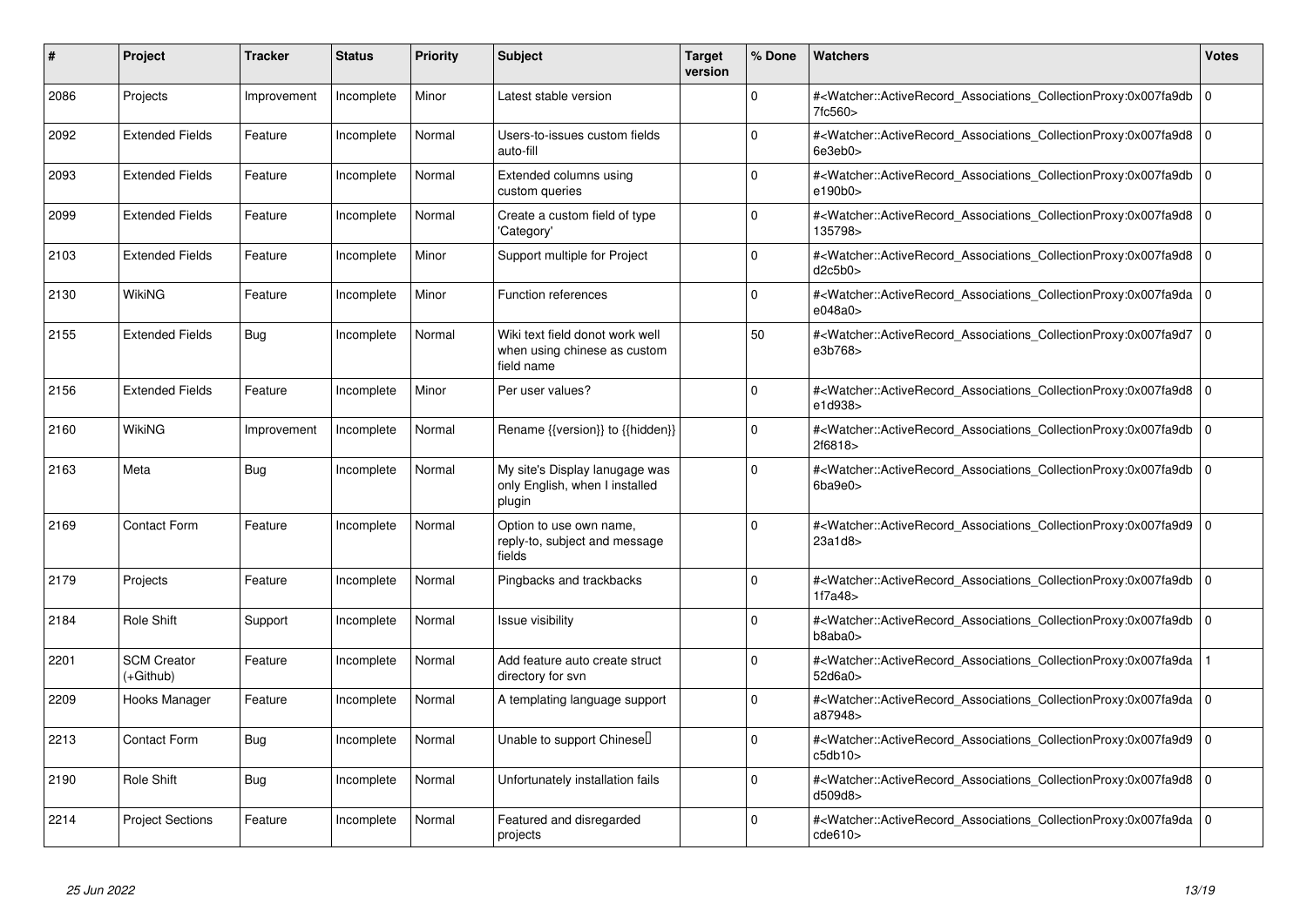| #    | Project                         | <b>Tracker</b> | <b>Status</b> | <b>Priority</b> | <b>Subject</b>                                                   | <b>Target</b><br>version | % Done      | Watchers                                                                                                                                                  | Votes          |
|------|---------------------------------|----------------|---------------|-----------------|------------------------------------------------------------------|--------------------------|-------------|-----------------------------------------------------------------------------------------------------------------------------------------------------------|----------------|
| 2220 | <b>Extended Fields</b>          | Feature        | Incomplete    | Normal          | Project specific custom fields                                   |                          | $\mathbf 0$ | # <watcher::activerecord_associations_collectionproxy:0x007fa9db<br>ccc220</watcher::activerecord_associations_collectionproxy:0x007fa9db<br>             | $\overline{0}$ |
| 2224 | <b>WikiNG</b>                   | Feature        | Incomplete    | Normal          | Option to disable glyphs?                                        |                          | $\Omega$    | # <watcher::activerecord_associations_collectionproxy:0x007fa9da 0<br="">cd8670&gt;</watcher::activerecord_associations_collectionproxy:0x007fa9da>       |                |
| 2234 | WikiNG                          | Enhancement    | Incomplete    | Minor           | Avatars in user links?                                           |                          | $\Omega$    | # <watcher::activerecord_associations_collectionproxy:0x007fa9db 0<br="">159258&gt;</watcher::activerecord_associations_collectionproxy:0x007fa9db>       |                |
| 2225 | OpenID Fix                      | <b>Bug</b>     | Incomplete    | Normal          | OpenID::TypeURIMismatch                                          |                          | $\Omega$    | # <watcher::activerecord_associations_collectionproxy:0x007fa9d8 0<br="">e239c8&gt;</watcher::activerecord_associations_collectionproxy:0x007fa9d8>       |                |
| 2236 | <b>Extended Fields</b>          | <b>Bug</b>     | Incomplete    | Normal          | Hint Lost                                                        |                          | $\Omega$    | # <watcher::activerecord_associations_collectionproxy:0x007fa9d8 0<br=""  ="">de78b0&gt;</watcher::activerecord_associations_collectionproxy:0x007fa9d8>  |                |
| 2239 | <b>SCM Creator</b><br>(+Github) | <b>Bug</b>     | Incomplete    | Normal          | No default identifer                                             |                          | $\Omega$    | # <watcher::activerecord_associations_collectionproxy:0x007fa9d9 0<br=""  ="">c2b340&gt;</watcher::activerecord_associations_collectionproxy:0x007fa9d9>  |                |
| 2241 | <b>Extended Fields</b>          | Feature        | Incomplete    | Normal          | Informations I see on Calendar                                   |                          | $\Omega$    | # <watcher::activerecord_associations_collectionproxy:0x007fa9d8 0<br="">d40ab0&gt;</watcher::activerecord_associations_collectionproxy:0x007fa9d8>       |                |
| 2242 | <b>Extended Fields</b>          | <b>Bug</b>     | Incomplete    | Normal          | Message "invalid statement:<br>STR_TO_DATE" when using<br>MS SQL |                          | 30          | # <watcher::activerecord_associations_collectionproxy:0x007fa9db<br>e53148&gt;</watcher::activerecord_associations_collectionproxy:0x007fa9db<br>         |                |
| 2244 | WordMine                        | Improvement    | Incomplete    | Normal          | Import the project on blog index<br>open                         |                          | $\mathbf 0$ | # <watcher::activerecord_associations_collectionproxy:0x007fa9d9 0<br=""  ="">d416d0&gt;</watcher::activerecord_associations_collectionproxy:0x007fa9d9>  |                |
| 2259 | <b>Contact Form</b>             | Feature        | Incomplete    | Normal          | Sender name in a message                                         |                          | $\Omega$    | # <watcher::activerecord_associations_collectionproxy:0x007fa9d8 0<br=""  ="">0a3460&gt;</watcher::activerecord_associations_collectionproxy:0x007fa9d8>  |                |
| 2260 | <b>Contact Form</b>             | <b>Bug</b>     | Incomplete    | Normal          | Conflicting with<br>redmine_ckeditor plugin using<br>preview     |                          | $\Omega$    | # <watcher::activerecord_associations_collectionproxy:0x007fa9db 0<br=""  ="">4f6bb8</watcher::activerecord_associations_collectionproxy:0x007fa9db>      |                |
| 2266 | Hooks Manager                   | Translation    | Incomplete    | Normal          | Spanish translation                                              |                          | 20          | # <watcher::activerecord_associations_collectionproxy:0x007fa9d9f 0<br=""  ="">98d70&gt;</watcher::activerecord_associations_collectionproxy:0x007fa9d9f> |                |
| 2276 | Language Mix                    | Feature        | Incomplete    | Normal          | Group posts / show only the<br>primary article                   |                          | $\Omega$    | # <watcher::activerecord_associations_collectionproxy:0x007fa9db 0<br=""  ="">957680&gt;</watcher::activerecord_associations_collectionproxy:0x007fa9db>  |                |
| 2286 | <b>SCM Creator</b><br>(+Github) | Feature        | Incomplete    | Normal          | Add configuration option for<br>default encoding                 |                          | $\Omega$    | # <watcher::activerecord_associations_collectionproxy:0x007fa9da 0<br=""  ="">9c3e58&gt;</watcher::activerecord_associations_collectionproxy:0x007fa9da>  |                |
| 2287 | <b>SCM Creator</b><br>(+Github) | Feature        | Incomplete    | Normal          | Allow to customize naming<br>policy for repositories             |                          | $\Omega$    | # <watcher::activerecord_associations_collectionproxy:0x007fa9dbf 0<br=""  ="">54290&gt;</watcher::activerecord_associations_collectionproxy:0x007fa9dbf> |                |
| 2315 | <b>Project Sections</b>         | Feature        | Incomplete    | Normal          | Allow Projects to Appear in<br><b>Multiple Sections</b>          |                          | $\Omega$    | # <watcher::activerecord_associations_collectionproxy:0x007fa9da 0<br="">9d74a8&gt;</watcher::activerecord_associations_collectionproxy:0x007fa9da>       |                |
| 2325 | <b>SCM Creator</b><br>(+Github) | Bug            | Incomplete    | Normal          | Cannot add existing github repo                                  |                          | $\mathbf 0$ | # <watcher::activerecord_associations_collectionproxy:0x007fa9da 0<br=""  ="">ba67c0</watcher::activerecord_associations_collectionproxy:0x007fa9da>      |                |
| 2346 | <b>Project Sections</b>         | Bug            | Incomplete    | Normal          | Project list shifts when there are<br>more text in sidebar       |                          | $\mathbf 0$ | # <watcher::activerecord_associations_collectionproxy:0x007fa9d9 0<br="">518170&gt;</watcher::activerecord_associations_collectionproxy:0x007fa9d9>       |                |
| 2362 | OpenID Fix                      | <b>Bug</b>     | Incomplete    | Major           | Redmine 3 Compatibilty                                           |                          | 0           | # <watcher::activerecord_associations_collectionproxy:0x007fa9d8 0<br=""  ="">cc6c0d0&gt;</watcher::activerecord_associations_collectionproxy:0x007fa9d8> |                |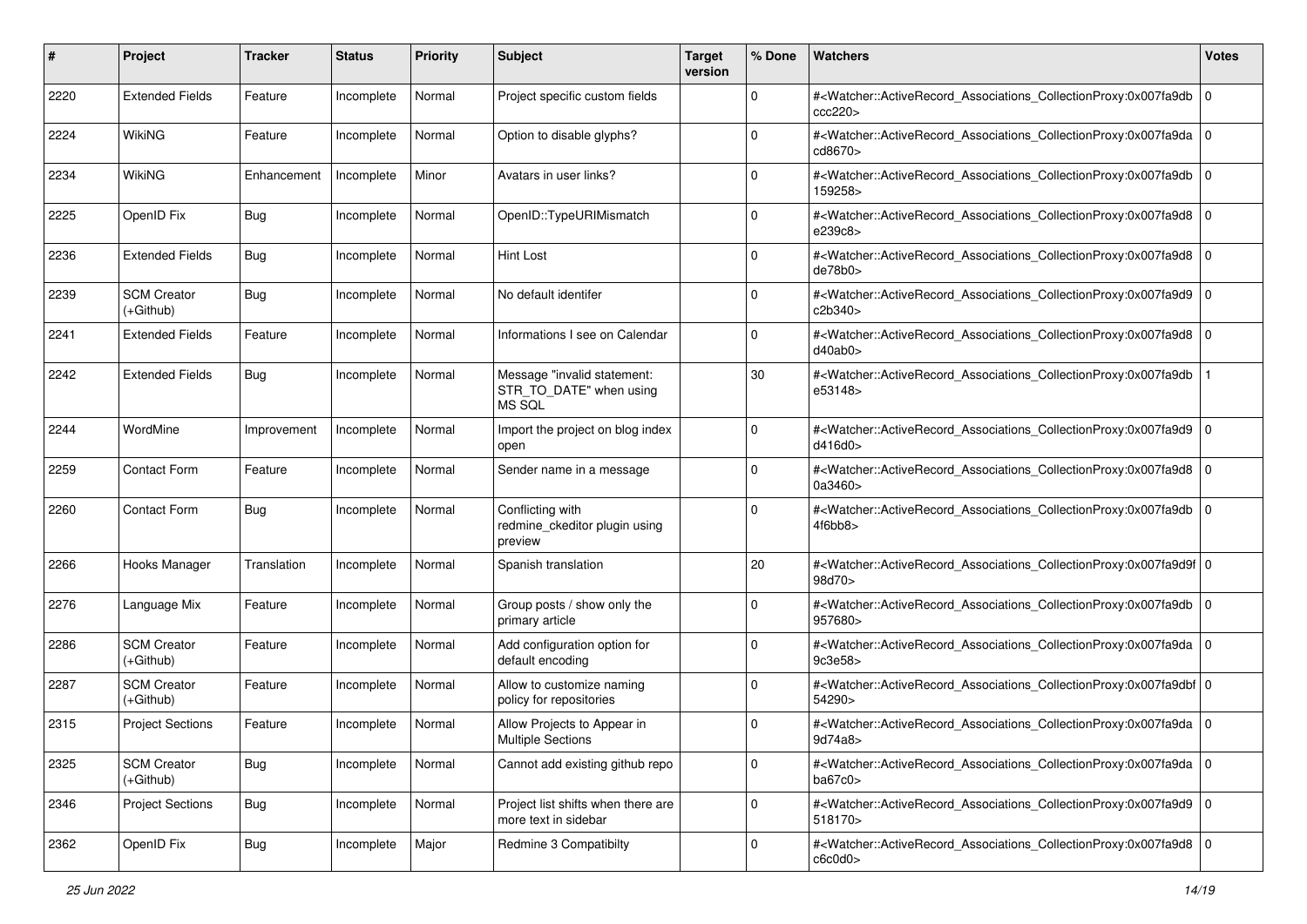| ∦        | Project                 | <b>Tracker</b> | <b>Status</b>         | <b>Priority</b> | <b>Subject</b>                                             | <b>Target</b><br>version | % Done       | <b>Watchers</b>                                                                                                                                          | <b>Votes</b>   |
|----------|-------------------------|----------------|-----------------------|-----------------|------------------------------------------------------------|--------------------------|--------------|----------------------------------------------------------------------------------------------------------------------------------------------------------|----------------|
| 2392     | <b>WikiNG</b>           | Feature        | Incomplete            | Normal          | <b>Hierarcial Numbered headers</b>                         |                          | $\Omega$     | # <watcher::activerecord associations="" collectionproxy:0x007fa9d8<br="">c59ef8&gt;</watcher::activerecord>                                             | l 0            |
| 2404     | <b>RedPress</b>         | Bug            | Incomplete            | Normal          | Redmine now requires POST<br>for logout                    |                          | $\Omega$     | # <watcher::activerecord 0<br="" associations="" collectionproxy:0x007fa9db=""  ="">4a3490&gt;</watcher::activerecord>                                   |                |
| 2413     | <b>WikiNG</b>           | Feature        | Incomplete            | Minor           | Custom links syntax                                        |                          | $\mathbf 0$  | # <watcher::activerecord_associations_collectionproxy:0x007fa9da 0<br=""  ="">6c3848&gt;</watcher::activerecord_associations_collectionproxy:0x007fa9da> |                |
| 2414     | Red-Andy                | Feature        | Incomplete            | Minor           | Break long application.css into<br>sections?               |                          | $\Omega$     | # <watcher::activerecord_associations_collectionproxy:0x007fa9d9 0<br=""  ="">9f6b10&gt;</watcher::activerecord_associations_collectionproxy:0x007fa9d9> |                |
| 2423     | WikiNG                  | Feature        | Incomplete            | Normal          | markdown support?                                          |                          | $\Omega$     | # <watcher::activerecord 0<br="" associations="" collectionproxy:0x007fa9d9=""  ="">a614d8&gt;</watcher::activerecord>                                   |                |
| 2426     | CD-Index                | Feature        | Incomplete            | Normal          | Tool to modify data (cdmodify?)                            |                          | $\Omega$     | # <watcher::activerecord_associations_collectionproxy:0x007fa9d8 0<br="">794f30&gt;</watcher::activerecord_associations_collectionproxy:0x007fa9d8>      |                |
| 2427     | CD-Index                | Feature        | Incomplete            | Normal          | Tags                                                       |                          | $\Omega$     | # <watcher::activerecord_associations_collectionproxy:0x007fa9daf 0<br="">d7038&gt;</watcher::activerecord_associations_collectionproxy:0x007fa9daf>     |                |
| 2429     | CD-Index                | Feature        | Incomplete            | Normal          | Flag for broken media                                      |                          | $\Omega$     | # <watcher::activerecord_associations_collectionproxy:0x007fa9d8 0<br=""  ="">ec7708&gt;</watcher::activerecord_associations_collectionproxy:0x007fa9d8> |                |
| 2436     | WikiNG                  | Bug            | Incomplete            | Normal          | Autocomplete debounce does<br>not work as expected         |                          | 50           | # <watcher::activerecord 0<br="" associations="" collectionproxy:0x007fa9d8=""  ="">983878&gt;</watcher::activerecord>                                   |                |
| 2441     | <b>Project Sections</b> | Improvement    | Incomplete            | Minor           | Option to collapse section                                 |                          | $\mathbf{0}$ | # <watcher::activerecord_associations_collectionproxy:0x007fa9d9 0<br=""  ="">57e218&gt;</watcher::activerecord_associations_collectionproxy:0x007fa9d9> |                |
| 2295     | Hooks Manager           | <b>Bug</b>     | Reopened              | Normal          | view layouts base html head<br>hook not working            |                          | 90           | # <watcher::activerecord_associations_collectionproxy:0x007fa9d9 0<br=""  ="">bd8cf8&gt;</watcher::activerecord_associations_collectionproxy:0x007fa9d9> |                |
| ISSUE-17 | ISSUE-id                | Bug            | Under<br>Verification | Major           | SVN integration: Commit with<br>new issue-id does not work | 0.0.3                    | 50           | # <watcher::activerecord 0<br="" associations="" collectionproxy:0x007fa9d9f=""  ="">48f50&gt;</watcher::activerecord>                                   |                |
| ISSUE-16 | <b>ISSUE-id</b>         | Omission       | Open                  | Normal          | Search by new issue-id does<br>not work                    | 0.0.3                    | $\mathbf 0$  | # <watcher::activerecord 0<br="" associations="" collectionproxy:0x007fa9da=""  ="">9940b8&gt;</watcher::activerecord>                                   |                |
| 2307     | Download Button         | Translation    | Under<br>Verification | Normal          | Change Korean translation file<br>comment                  | 0.1.1                    | $\Omega$     | # <watcher::activerecord_associations_collectionproxy:0x007fa9d9<br>579e70&gt;</watcher::activerecord_associations_collectionproxy:0x007fa9d9<br>        | 0              |
| 2165     | Download Button         | Bug            | Open                  | Major           | Error in email                                             | 0.1.1                    | $\Omega$     | # <watcher::activerecord_associations_collectionproxy:0x007fa9db 0<br=""  ="">6b2380&gt;</watcher::activerecord_associations_collectionproxy:0x007fa9db> |                |
| 2378     | <b>Project Alias</b>    | Bug            | In Progress           | Major           | Compatibility to Redmine 3.0.1                             | 0.1.1                    | 100          | # <watcher::activerecord associations="" collectionproxy:0x007fa9db<br="">5a1c20&gt;</watcher::activerecord>                                             | $\overline{0}$ |
| 2341     | <b>Project Alias</b>    | Patch          | Under<br>Verification | Normal          | Underscore support for<br>Redmine                          | 0.1.1                    | $\mathbf 0$  | # <watcher::activerecord_associations_collectionproxy:0x007fa9d8 0<br=""  ="">d35430&gt;</watcher::activerecord_associations_collectionproxy:0x007fa9d8> |                |
| 2391     | Contact Form            | Support        | In Progress           | Normal          | Redmine 3.1 support?                                       | 0.1.2                    | 50           | # <watcher::activerecord_associations_collectionproxy:0x007fa9da<br>880a78&gt;</watcher::activerecord_associations_collectionproxy:0x007fa9da<br>        | 0              |
| 2363     | Sidebar Content         | Patch          | Under<br>Verification | Normal          | Sidebar Redmine 3.0.0                                      | 0.2.0                    | $\Omega$     | # <watcher::activerecord 0<br="" associations="" collectionproxy:0x007fa9da=""  ="">857ab0&gt;</watcher::activerecord>                                   |                |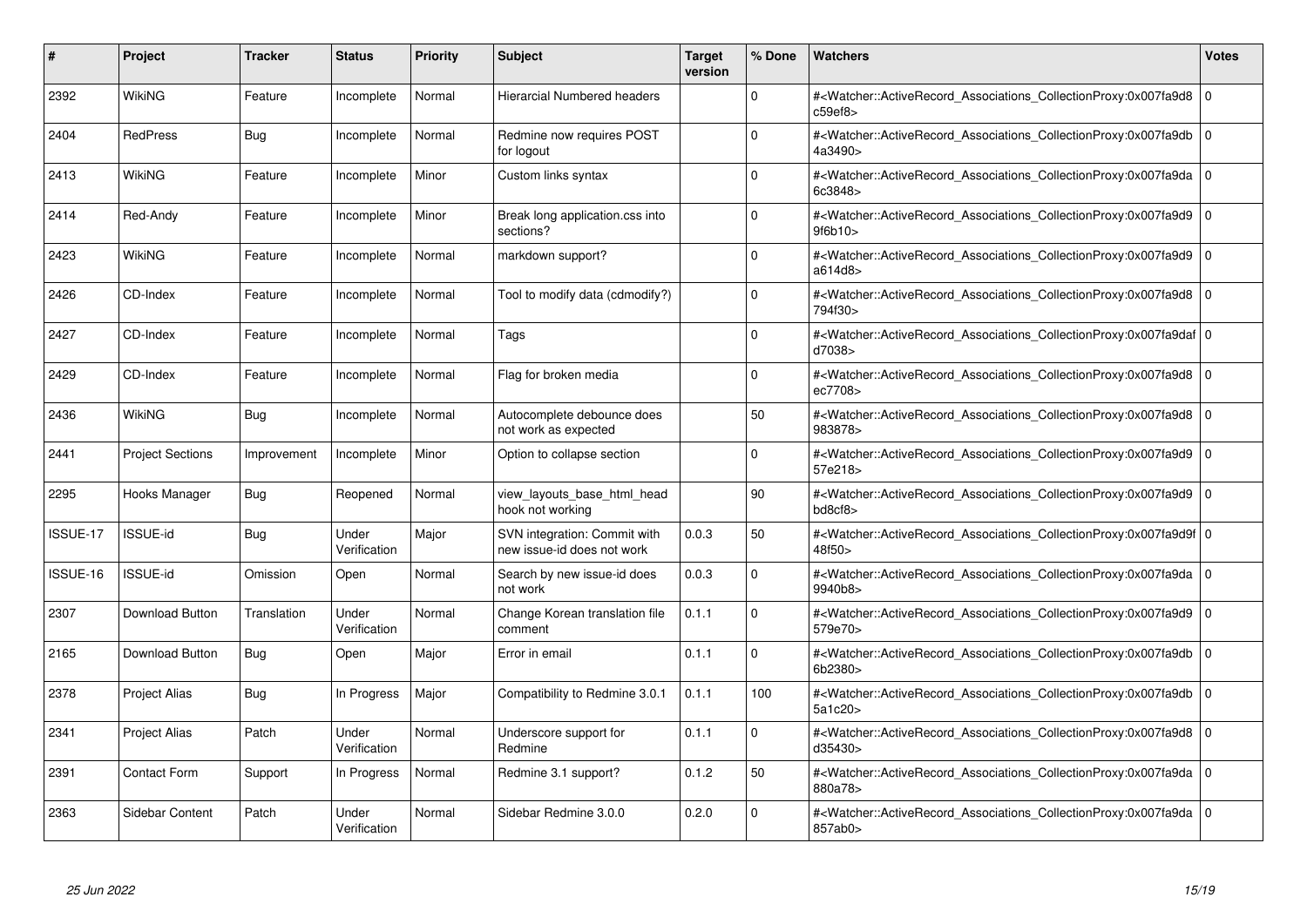| #    | Project                | <b>Tracker</b>     | <b>Status</b>         | <b>Priority</b> | <b>Subject</b>                                                                                                                                                                                                                                                                                                                        | <b>Target</b><br>version | % Done   | Watchers                                                                                                                                                  | Votes          |
|------|------------------------|--------------------|-----------------------|-----------------|---------------------------------------------------------------------------------------------------------------------------------------------------------------------------------------------------------------------------------------------------------------------------------------------------------------------------------------|--------------------------|----------|-----------------------------------------------------------------------------------------------------------------------------------------------------------|----------------|
| 1695 | Sidebar Content        | Feature            | Open                  | Normal          | Multiple contents                                                                                                                                                                                                                                                                                                                     | 0.2.0                    | $\Omega$ | # <watcher::activerecord associations="" collectionproxy:0x007fa9d9<br="">e2ee08&gt;</watcher::activerecord>                                              | $\overline{0}$ |
| 1771 | Sidebar Content        | Feature            | Open                  | Normal          | Global contents                                                                                                                                                                                                                                                                                                                       | 0.2.0                    | $\Omega$ | # <watcher::activerecord 0<br="" associations="" collectionproxy:0x007fa9db=""  ="">cf54e0</watcher::activerecord>                                        |                |
| 2109 | Sidebar Content        | Feature            | Open                  | Normal          | Sidebar for global pages, which<br>do not have one                                                                                                                                                                                                                                                                                    | 0.2.0                    | $\Omega$ | # <watcher::activerecord_associations_collectionproxy:0x007fa9d9<br>4d2760&gt;</watcher::activerecord_associations_collectionproxy:0x007fa9d9<br>         | $\overline{0}$ |
| 2405 | Sidebar Content        | Feature            | Open                  | Minor           | Edit link for Wiki pages                                                                                                                                                                                                                                                                                                              | 0.2.0                    | $\Omega$ | # <watcher::activerecord_associations_collectionproxy:0x007fa9db 0<br=""  ="">473010&gt;</watcher::activerecord_associations_collectionproxy:0x007fa9db>  |                |
| 2407 | Sidebar Content        | Feature            | Open                  | Normal          | Improve support of Wiki page<br>on sidebar                                                                                                                                                                                                                                                                                            | 0.2.0                    | $\Omega$ | # <watcher::activerecord_associations_collectionproxy:0x007fa9daf 0<br=""  ="">1c198&gt;</watcher::activerecord_associations_collectionproxy:0x007fa9daf> |                |
| 2308 | <b>Extended Fields</b> | <b>Translation</b> | New                   | Normal          | Add Korean translation file<br>comment                                                                                                                                                                                                                                                                                                | 0.2.4                    | $\Omega$ | # <watcher::activerecord 0<br="" associations="" collectionproxy:0x007fa9d8=""  ="">cb5e10<sub>&gt;</sub></watcher::activerecord>                         |                |
| 2098 | <b>Extended Fields</b> | Bug                | In Progress           | Major           | Failure in XLS Export<br>(undefined method<br>find custom field template' for<br># <xlsexportcontroller)< td=""><td>0.2.4</td><td>90</td><td>#<watcher::activerecord_associations_collectionproxy:0x007fa9d8 2<br="">7648f8&gt;</watcher::activerecord_associations_collectionproxy:0x007fa9d8></td><td></td></xlsexportcontroller)<> | 0.2.4                    | 90       | # <watcher::activerecord_associations_collectionproxy:0x007fa9d8 2<br="">7648f8&gt;</watcher::activerecord_associations_collectionproxy:0x007fa9d8>       |                |
| 2227 | <b>Extended Fields</b> | Feature            | In Progress           | Normal          | Altering form elements for<br>custom fields                                                                                                                                                                                                                                                                                           | 0.2.4                    | 50       | # <watcher::activerecord 0<br="" associations="" collectionproxy:0x007fa9d8=""  ="">7d2600&gt;</watcher::activerecord>                                    |                |
| 2318 | <b>Extended Fields</b> | Bug                | In Progress           | Normal          | Issues as pdf                                                                                                                                                                                                                                                                                                                         | 0.2.4                    | 90       | # <watcher::activerecord_associations_collectionproxy:0x007fa9d9 0<br=""  ="">dd7158&gt;</watcher::activerecord_associations_collectionproxy:0x007fa9d9>  |                |
| 2359 | <b>Extended Fields</b> | Bug                | In Progress           | Normal          | Extended fields plugin breaks<br>PDF export                                                                                                                                                                                                                                                                                           | 0.2.4                    | 90       | # <watcher::activerecord 0<br="" associations="" collectionproxy:0x007fa9d9=""  ="">c6dec0</watcher::activerecord>                                        |                |
| 2365 | <b>Extended Fields</b> | Feature            | In Progress           | Normal          | Adding Redmine 3.0 support                                                                                                                                                                                                                                                                                                            | 0.2.4                    | 50       | # <watcher::activerecord 0<br="" associations="" collectionproxy:0x007fa9d9f=""  ="">e7ba0&gt;</watcher::activerecord>                                    |                |
| 2320 | <b>Extended Fields</b> | <b>Bug</b>         | Under<br>Verification | Normal          | Internal error when opening<br>issues tab                                                                                                                                                                                                                                                                                             | 0.2.4                    | $\Omega$ | # <watcher::activerecord associations="" collectionproxy:0x007fa9db<br="">03d680&gt;</watcher::activerecord>                                              | $\overline{0}$ |
| 2328 | <b>Extended Fields</b> | Patch              | Under<br>Verification | Normal          | Make the Project type custom<br>fields sortable in issue lists                                                                                                                                                                                                                                                                        | 0.2.4                    | $\Omega$ | # <watcher::activerecord_associations_collectionproxy:0x007fa9da 0<br=""  ="">ecd2a0</watcher::activerecord_associations_collectionproxy:0x007fa9da>      |                |
| 2350 | <b>Extended Fields</b> | Bug                | Under<br>Verification | Normal          | Extended Field Values that are<br>nil produce an error                                                                                                                                                                                                                                                                                | 0.2.4                    | $\Omega$ | # <watcher::activerecord associations="" collectionproxy:0x007fa9db<br="">740e28&gt;</watcher::activerecord>                                              | $\overline{0}$ |
| 2319 | <b>Extended Fields</b> | Bug                | Open                  | Normal          | Incompatible with<br>rt custom field?                                                                                                                                                                                                                                                                                                 | 0.2.4                    | $\Omega$ | # <watcher::activerecord 0<br="" associations="" collectionproxy:0x007fa9da=""  ="">925118&gt;</watcher::activerecord>                                    |                |
| 2348 | <b>Extended Fields</b> | <b>Bug</b>         | Open                  | Normal          | Buggy implementation at<br>list.html.erb                                                                                                                                                                                                                                                                                              | 0.2.4                    | $\Omega$ | # <watcher::activerecord 0<br="" associations="" collectionproxy:0x007fa9da=""  ="">6e2fb8&gt;</watcher::activerecord>                                    |                |
| 2349 | <b>Extended Fields</b> | <b>Bug</b>         | Open                  | Critical        | Redmine Bulk edit doesn't work<br>when extended field plugin is<br>installed                                                                                                                                                                                                                                                          | 0.2.4                    | $\Omega$ | # <watcher::activerecord_associations_collectionproxy:0x007fa9da 0<br="">d184a0&gt;</watcher::activerecord_associations_collectionproxy:0x007fa9da>       |                |
| 2261 | <b>Extended Fields</b> | Bug                | Incomplete            | Normal          | issues PDF view and<br>descriptions                                                                                                                                                                                                                                                                                                   | 0.2.4                    | $\Omega$ | # <watcher::activerecord_associations_collectionproxy:0x007fa9da 0<br=""  ="">ed1738&gt;</watcher::activerecord_associations_collectionproxy:0x007fa9da>  |                |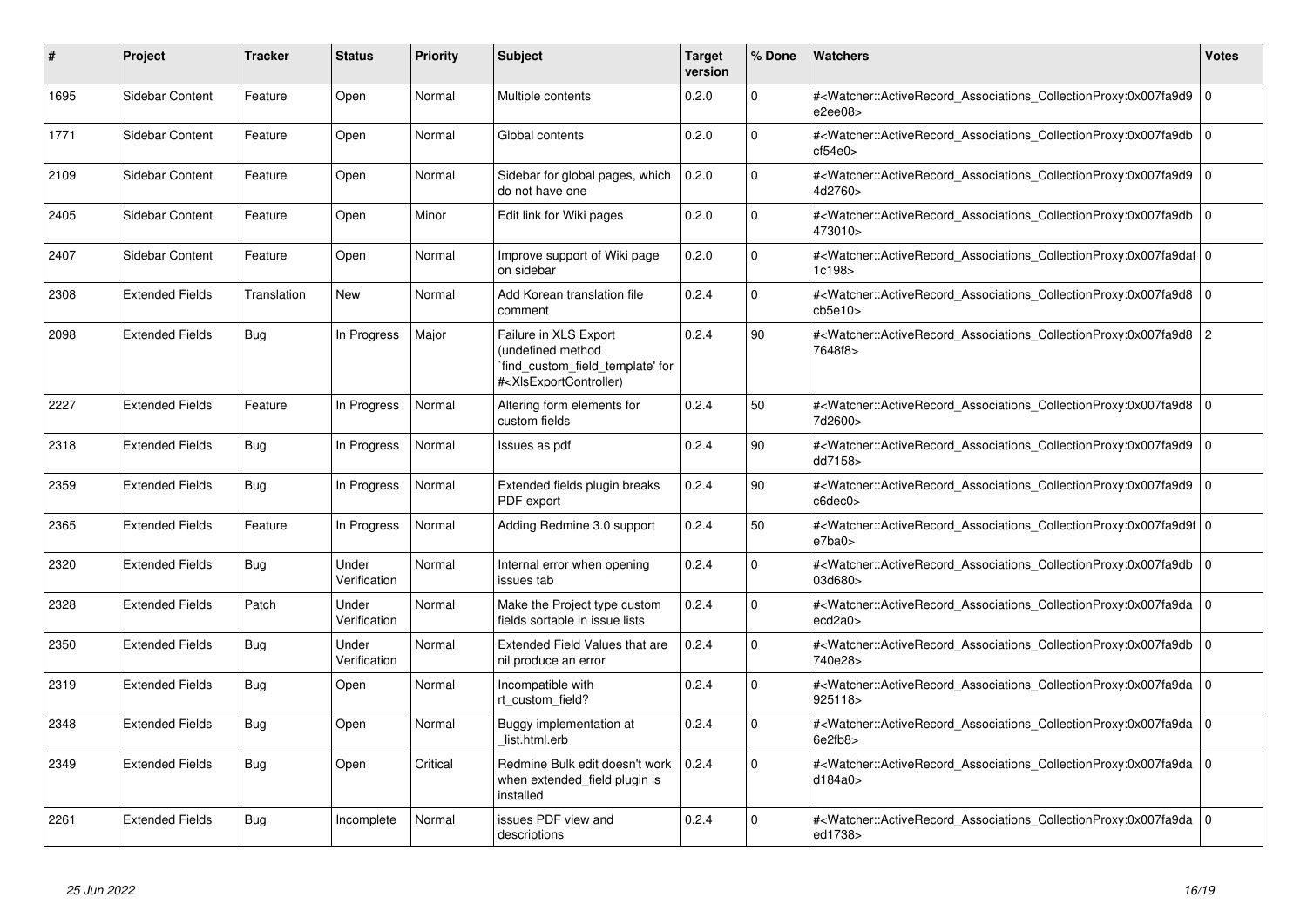| #    | Project                           | <b>Tracker</b> | <b>Status</b>         | <b>Priority</b> | <b>Subject</b>                                                                | <b>Target</b><br>version | % Done      | Watchers                                                                                                                                                 | <b>Votes</b> |
|------|-----------------------------------|----------------|-----------------------|-----------------|-------------------------------------------------------------------------------|--------------------------|-------------|----------------------------------------------------------------------------------------------------------------------------------------------------------|--------------|
| 1845 | Advertising                       | Feature        | Open                  | Minor           | Per project management                                                        | 0.3.0                    | 0           | # <watcher::activerecord_associations_collectionproxy:0x007fa9d9<br>c80db8&gt;</watcher::activerecord_associations_collectionproxy:0x007fa9d9<br>        | $\mathbf 0$  |
| 1846 | Advertising                       | Feature        | Open                  | Minor           | Page configuration                                                            | 0.3.0                    | $\mathbf 0$ | # <watcher::activerecord_associations_collectionproxy:0x007fa9d8 0<br=""  ="">2557b8&gt;</watcher::activerecord_associations_collectionproxy:0x007fa9d8> |              |
| 2290 | <b>SCM Creator</b><br>(+Github)   | Patch          | Under<br>Verification | Normal          | Various improvements to plugin                                                | 0.5.1                    | 70          | # <watcher::activerecord_associations_collectionproxy:0x007fa9db 0<br=""  ="">567020&gt;</watcher::activerecord_associations_collectionproxy:0x007fa9db> |              |
| 2334 | <b>SCM Creator</b><br>(+Github)   | Bug            | Open                  | Normal          | Github API does not load                                                      | 0.5.1                    | $\mathbf 0$ | # <watcher::activerecord_associations_collectionproxy:0x007fa9db<br>2e7700&gt;</watcher::activerecord_associations_collectionproxy:0x007fa9db<br>        | $\Omega$     |
| 2326 | <b>SCM Creator</b><br>$(+Github)$ | Bug            | Open                  | Normal          | redmine_scm is incompatible<br>with redmine_git_hosting now?                  | 0.5.1                    | $\mathbf 0$ | # <watcher::activerecord_associations_collectionproxy:0x007fa9db 0<br=""  ="">162ba0&gt;</watcher::activerecord_associations_collectionproxy:0x007fa9db> |              |
| 2343 | <b>SCM Creator</b><br>(+Github)   | Bug            | Open                  | Major           | Internal error when creating<br>projects having a List format<br>custom field | 0.5.1                    | $\mathbf 0$ | # <watcher::activerecord_associations_collectionproxy:0x007fa9d9 0<br=""  ="">a94b08&gt;</watcher::activerecord_associations_collectionproxy:0x007fa9d9> |              |
| 1842 | <b>Author Box</b>                 | Feature        | Open                  | Normal          | Show multiple/all roles                                                       | 1.0.0                    | $\Omega$    | # <watcher::activerecord_associations_collectionproxy:0x007fa9d9 0<br=""  ="">4cbb18&gt;</watcher::activerecord_associations_collectionproxy:0x007fa9d9> |              |
| 1812 | <b>Author Box</b>                 | Feature        | Open                  | Normal          | Custom fields support                                                         | 1.0.0                    | $\mathbf 0$ | # <watcher::activerecord_associations_collectionproxy:0x007fa9d8 0<br=""  ="">910710&gt;</watcher::activerecord_associations_collectionproxy:0x007fa9d8> |              |
| 2384 | Hooks Manager                     | Bug            | In Progress           | Normal          | Redmine v3?                                                                   | 1.0.2                    | 50          | # <watcher::activerecord_associations_collectionproxy:0x007fa9d9<br>d8d6e8&gt;</watcher::activerecord_associations_collectionproxy:0x007fa9d9<br>        | l O          |
| 26   | Orangutan                         | Feature        | Open                  | Normal          | It would be greate to have a<br>reminder                                      | 1.06                     | $\mathbf 0$ | # <watcher::activerecord_associations_collectionproxy:0x007fa9da 0<br=""  ="">e44a90&gt;</watcher::activerecord_associations_collectionproxy:0x007fa9da> |              |
| 128  | Orangutan                         | Feature        | Open                  | Major           | Reminder, organizer and<br>scheduler                                          | 1.06                     | $\Omega$    | # <watcher::activerecord_associations_collectionproxy:0x007fa9d8<br>7c84c0&gt;</watcher::activerecord_associations_collectionproxy:0x007fa9d8<br>        | 2            |
| 170  | Orangutan::Redmin<br>e            | Feature        | Open                  | Minor           | Issue creation                                                                | 1.06                     | $\mathbf 0$ | # <watcher::activerecord_associations_collectionproxy:0x007fa9d9 2<br="">5a22f8&gt;</watcher::activerecord_associations_collectionproxy:0x007fa9d9>      |              |
| 1029 | Orangutan::Redmin<br>e            | Improvement    | Open                  | Minor           | Respect user's Redmine<br>notifications settings                              | 1.06                     | 0           | # <watcher::activerecord_associations_collectionproxy:0x007fa9d9 0<br=""  ="">c5a780&gt;</watcher::activerecord_associations_collectionproxy:0x007fa9d9> |              |
| 1040 | Orangutan::Redmin                 | Enhancement    | Open                  | Normal          | Support all Redmine notification<br>types                                     | 1.06                     | 0           | # <watcher::activerecord_associations_collectionproxy:0x007fa9d8 0<br=""  ="">25df08&gt;</watcher::activerecord_associations_collectionproxy:0x007fa9d8> |              |
| 1604 | Orangutan::Redmin<br>e            | Improvement    | Open                  | Normal          | Notify also about other<br>important events on subscribed<br>projects         | 1.06                     | 0           | # <watcher::activerecord_associations_collectionproxy:0x007fa9da 0<br=""  ="">d406f8&gt;</watcher::activerecord_associations_collectionproxy:0x007fa9da> |              |
| 1615 | Orangutan::Redmin                 | Improvement    | Open                  | Minor           | Notify assignee when new<br>watcher is added                                  | 1.06                     | 0           | # <watcher::activerecord_associations_collectionproxy:0x007fa9da<br>328e18&gt;</watcher::activerecord_associations_collectionproxy:0x007fa9da<br>        |              |
| 1682 | Orangutan                         | Improvement    | Open                  | Normal          | Take into account if time<br>tracking module is enabled                       | 1.06                     | 0           | # <watcher::activerecord 0<br="" associations="" collectionproxy:0x007fa9db="">ca9ec8&gt;</watcher::activerecord>                                        |              |
| 1704 | Orangutan::Redmin<br>e            | Enhancement    | Open                  | Minor           | Notify about votes                                                            | 1.06                     | $\mathbf 0$ | # <watcher::activerecord_associations_collectionproxy:0x007fa9db 0<br=""  ="">5235a0&gt;</watcher::activerecord_associations_collectionproxy:0x007fa9db> |              |
| 1968 | Orangutan                         | Feature        | Open                  | Normal          | Creating a new issue                                                          | 1.06                     | $\mathbf 0$ | # <watcher::activerecord_associations_collectionproxy:0x007fa9db 0<br=""  ="">104f50&gt;</watcher::activerecord_associations_collectionproxy:0x007fa9db> |              |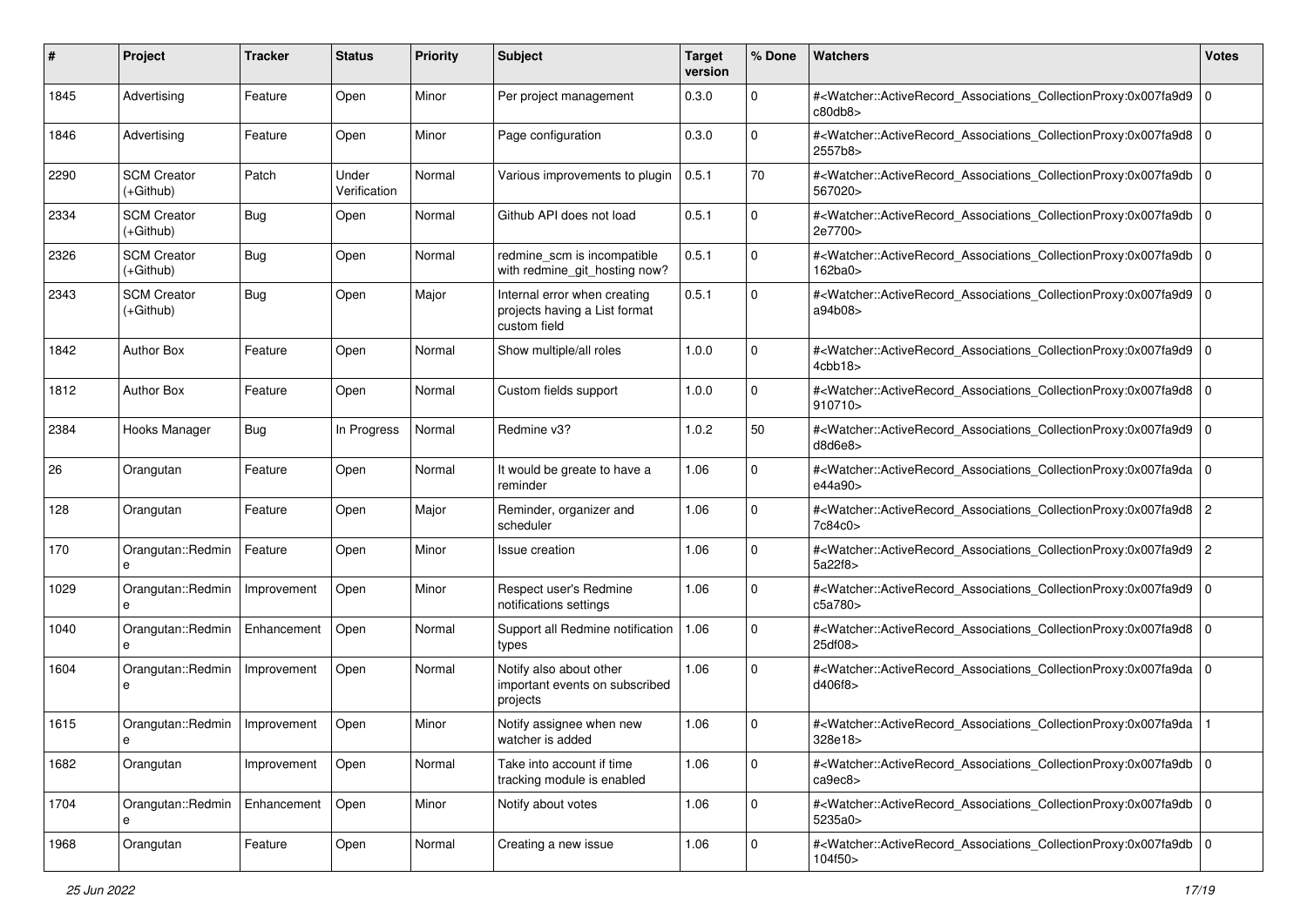| #    | <b>Project</b>                    | <b>Tracker</b> | <b>Status</b> | <b>Priority</b> | <b>Subject</b>                                                        | <b>Target</b><br>version | % Done   | <b>Watchers</b>                                                                                                                                                   | <b>Votes</b>   |
|------|-----------------------------------|----------------|---------------|-----------------|-----------------------------------------------------------------------|--------------------------|----------|-------------------------------------------------------------------------------------------------------------------------------------------------------------------|----------------|
| 2035 | Orangutan                         | Improvement    | Open          | Minor           | Direct communication between<br>a monkey and Orangutan                | 1.06                     | $\Omega$ | # <watcher::activerecord_associations_collectionproxy:0x007fa9da  <br="">5b37a0&gt;</watcher::activerecord_associations_collectionproxy:0x007fa9da>               | $\Omega$       |
| 512  | Orangutan::Redmin<br>e            | Improvement    | In Progress   | Normal          | Detect lunch time when<br>suggesting tasks                            | 1.07                     | 50       | # <watcher::activerecord_associations_collectionproxy:0x007fa9d9<br>647708&gt;</watcher::activerecord_associations_collectionproxy:0x007fa9d9<br>                 | 3              |
| 180  | Orangutan::Redmin<br>$\mathbf{a}$ | Feature        | Open          | Normal          | Issue status changing                                                 | 1.07                     | $\Omega$ | # <watcher::activerecord_associations_collectionproxy:0x007fa9d8 3<br="">425598&gt;</watcher::activerecord_associations_collectionproxy:0x007fa9d8>               |                |
| 181  | Orangutan::Redmin                 | Feature        | Open          | Normal          | Changing issue priority                                               | 1.07                     | $\Omega$ | # <watcher::activerecord_associations_collectionproxy:0x007fa9d8<br>da2af8</watcher::activerecord_associations_collectionproxy:0x007fa9d8<br>                     |                |
| 184  | Orangutan::Redmin<br>e            | Feature        | Open          | Minor           | Notifying about due date and<br>hours                                 | 1.07                     | $\Omega$ | # <watcher::activerecord_associations_collectionproxy:0x007fa9da  <br="">9c5550&gt;</watcher::activerecord_associations_collectionproxy:0x007fa9da>               | $\overline{2}$ |
| 192  | Orangutan                         | Improvement    | Open          | Major           | <b>SQL</b> optimization                                               | 1.07                     | $\Omega$ | # <watcher::activerecord_associations_collectionproxy:0x007fa9d9 0<br=""  ="">3e15b8&gt;</watcher::activerecord_associations_collectionproxy:0x007fa9d9>          |                |
| 864  | Orangutan::Redmin<br>$\mathbf{a}$ | Enhancement    | Open          | Normal          | Custom issues list format                                             | 1.07                     | $\Omega$ | # <watcher::activerecord associations="" collectionproxy:0x007fa9d8<br="">c8c9c0</watcher::activerecord>                                                          | $\Omega$       |
| 895  | Orangutan::Redmin<br>e            | Feature        | Open          | Normal          | Changing custom fields and<br>other issue properties                  | 1.07                     | $\Omega$ | # <watcher::activerecord_associations_collectionproxy:0x007fa9d8<br>8f8700&gt;</watcher::activerecord_associations_collectionproxy:0x007fa9d8<br>                 |                |
| 918  | Orangutan                         | Improvement    | Open          | Normal          | Profiler/optimization                                                 | 1.07                     | $\Omega$ | # <watcher::activerecord_associations_collectionproxy:0x007fa9d9f 0<br=""  ="">7b428&gt;</watcher::activerecord_associations_collectionproxy:0x007fa9d9f>         |                |
| 1076 | Orangutan::Redmin                 | Feature        | Open          | Minor           | Due date setting context                                              | 1.07                     | $\Omega$ | # <watcher::activerecord associations="" collectionproxy:0x007fa9db<br="">3051d8</watcher::activerecord>                                                          | $\mathbf 0$    |
| 1352 | Orangutan::Redmin<br>e            | Feature        | Open          | Minor           | Start date changing                                                   | 1.07                     | $\Omega$ | # <watcher::activerecord_associations_collectionproxy:0x007fa9db  <br="">42f658&gt;</watcher::activerecord_associations_collectionproxy:0x007fa9db>               | $\Omega$       |
| 1602 | Orangutan::Redmin                 | Improvement    | Open          | Major           | Textile support                                                       | 1.07                     | $\Omega$ | # <watcher::activerecord associations="" collectionproxy:0x007fa9da<br="">53a968&gt;</watcher::activerecord>                                                      | $\mathbf 0$    |
| 1609 | Orangutan::Redmin<br>e            | Improvement    | Open          | Normal          | Use text similarity score when<br>suggesting renaming or<br>replacing | 1.07                     | $\Omega$ | # <watcher::activerecord associations="" collectionproxy:0x007fa9d9<br="">906db8&gt;</watcher::activerecord>                                                      | $\Omega$       |
| 1678 | Orangutan::Redmin<br>e            | Improvement    | Open          | Normal          | Suggest changing issue when<br>default issue is closed                | 1.07                     | $\Omega$ | # <watcher::activerecord_associations_collectionproxy:0x007fa9d9 0<br=""  ="">ade<math>460</math></watcher::activerecord_associations_collectionproxy:0x007fa9d9> |                |
| 969  | Orangutan::Redmin<br>e            | Feature        | Open          | Minor           | Editing comments                                                      | 1.08                     | $\Omega$ | # <watcher::activerecord associations="" collectionproxy:0x007fa9db<br="">47db28&gt;</watcher::activerecord>                                                      | 2              |
| 973  | Orangutan::Redmin<br>e            | Improvement    | Open          | Minor           | Issue description change<br>notification                              | 1.08                     | $\Omega$ | # <watcher::activerecord_associations_collectionproxy:0x007fa9dbf 0<br=""  ="">64a00&gt;</watcher::activerecord_associations_collectionproxy:0x007fa9dbf>         |                |
| 1051 | Orangutan::Redmin                 | Improvement    | Open          | Minor           | Allow applying only some tasks<br>by number from suggested list       | 1.08                     | $\Omega$ | # <watcher::activerecord_associations_collectionproxy:0x007fa9da 0<br=""  ="">611698&gt;</watcher::activerecord_associations_collectionproxy:0x007fa9da>          |                |
| 1083 | Orangutan::Redmin                 | Feature        | Open          | Minor           | Help context(s) for Redmine text   1.08<br>formatting syntax          |                          | $\Omega$ | # <watcher::activerecord associations="" collectionproxy:0x007fa9db<br="">6df588&gt;</watcher::activerecord>                                                      | $\mathbf 0$    |
| 1586 | Orangutan                         | Improvement    | Open          | Normal          | Installation command line helper   1.08                               |                          | $\Omega$ | # <watcher::activerecord_associations_collectionproxy:0x007fa9d9<br>ba8620&gt;</watcher::activerecord_associations_collectionproxy:0x007fa9d9<br>                 | $\mathbf 0$    |